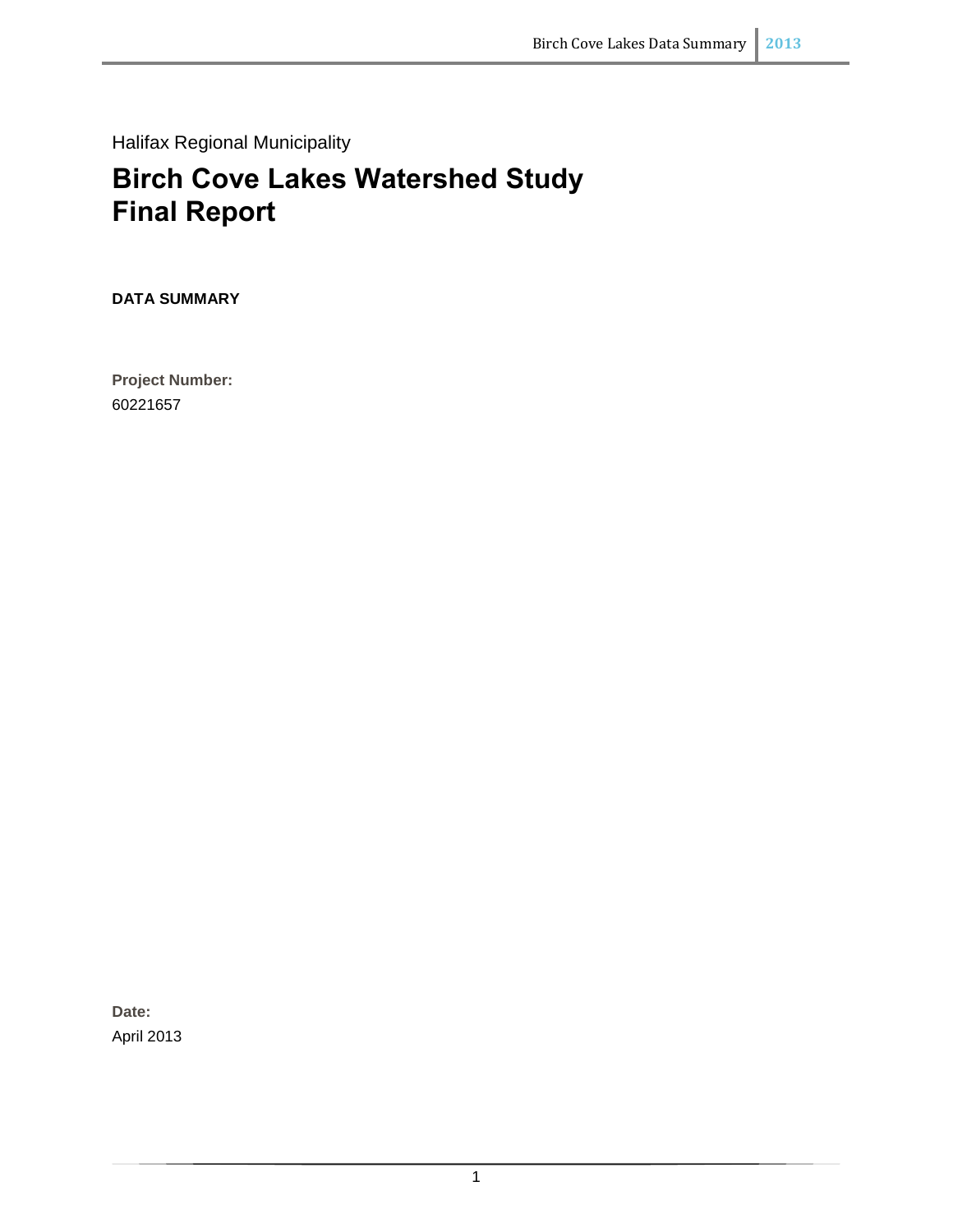## **Table of Contents**

| Table 1.  |                                                                                    |  |
|-----------|------------------------------------------------------------------------------------|--|
| Table 2.  |                                                                                    |  |
| Table 3.  |                                                                                    |  |
| Table 4.  |                                                                                    |  |
| Table 5.  |                                                                                    |  |
| Table 6.  |                                                                                    |  |
| Table 7.  | Summary of Selected Surface Water Quality Parameters in the Birch Cove Lakes       |  |
|           |                                                                                    |  |
| Table 8.  | Seasonal Total Phosphorus Concentrations in Kearney and Paper Mill Lakes (µg/L)  8 |  |
| Table 9.  |                                                                                    |  |
| Table 10. |                                                                                    |  |
| Table 11. |                                                                                    |  |
| Table 12. |                                                                                    |  |
| Table 13. |                                                                                    |  |
| Table 14. |                                                                                    |  |
| Table 15. | Water Quality Guidelines and Standards from Canada, USEPA and Vermont.  12         |  |
| Table 16. | Recommended Water Quality Objectives for Birch Cove Lakes Watershed Excluding      |  |
|           |                                                                                    |  |
| Table 17. |                                                                                    |  |
| Table 18. | Pooled Total Phosphorus (µg/L) Data for Kearney, Paper Mill, and Washmill Lakes    |  |
|           |                                                                                    |  |
| Table 19. | Water Quality Objectives, Early Warning Alert Value and Proposed Evaluation        |  |
|           | Methodology for Alert Values for Total Phosphorus (µg/L) in Birch Cove Lakes       |  |
| Table 20. |                                                                                    |  |
| Table 21. | Measured and Modeled Ice-Free Lake Phosphorus Concentrations (µg/L) (LCM)  16      |  |
| Table 22. | Land Use For Sub-watersheds Showing Percent Changes Relative to Existing           |  |
|           |                                                                                    |  |
| Table 23. | Predicted Effect of Removing Septic Systems on Total Phosphorus Concentrations in  |  |
|           |                                                                                    |  |
| Table 24. |                                                                                    |  |
| Table 25. |                                                                                    |  |
| Table 26. |                                                                                    |  |
| Table 27. |                                                                                    |  |
| Table 28. |                                                                                    |  |
| Table 29. |                                                                                    |  |
| Table 30. | Minimum Water Sampling Program Recommended for Birch Cove Lakes Watershed 25       |  |
| Table 31. |                                                                                    |  |
| Table 32. | Estimate of Conceptual Residual Capacity Remaining for Each Lake Following         |  |
|           |                                                                                    |  |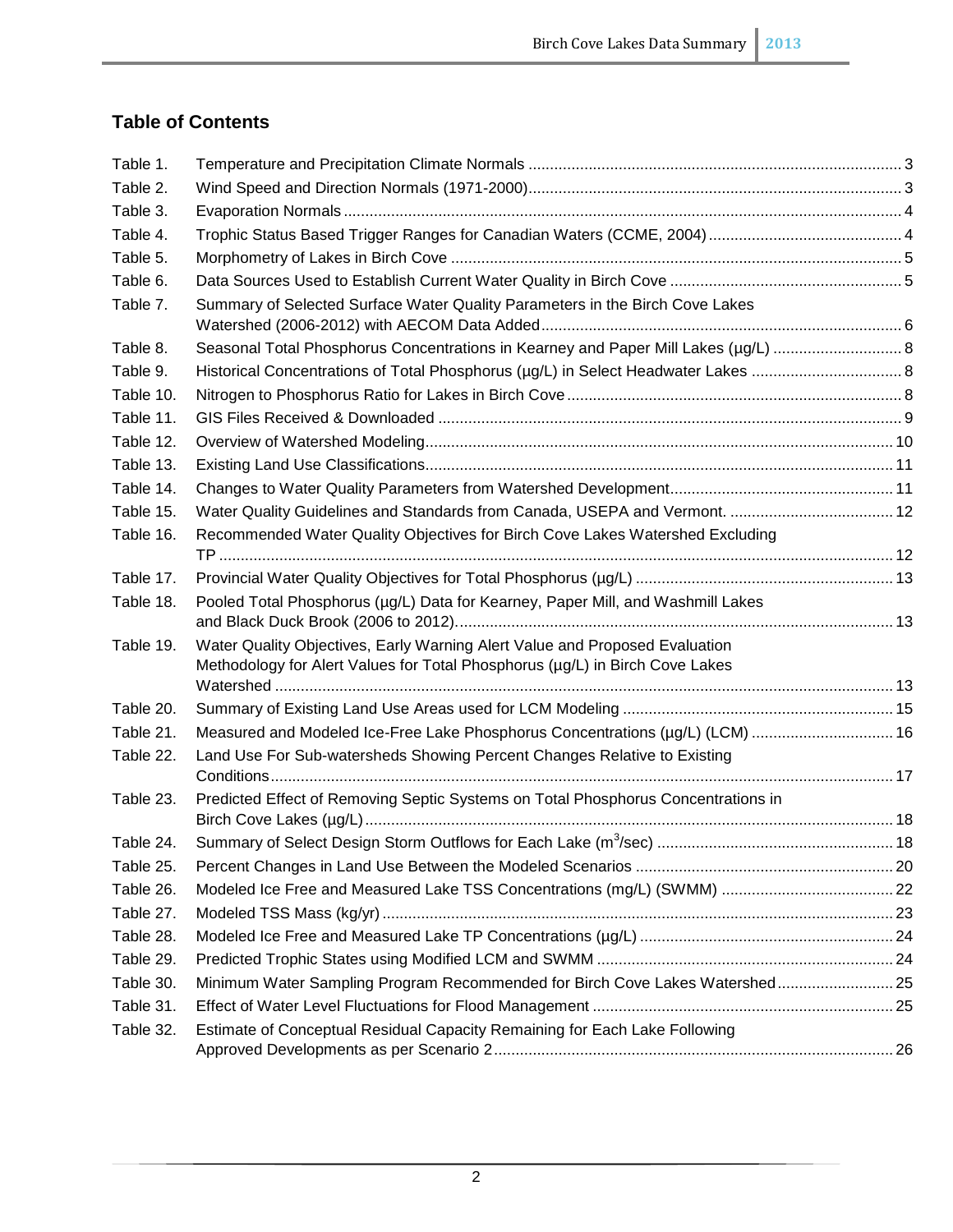<span id="page-2-0"></span>

|                  | Air Temperature Climate Normals (1971-2000) |                                           |                                    | <b>Precipitation Climate Normals (1971-2000)</b> |                  |                         |                              |  |
|------------------|---------------------------------------------|-------------------------------------------|------------------------------------|--------------------------------------------------|------------------|-------------------------|------------------------------|--|
| <b>Month</b>     | <b>Daily</b><br><b>Maximum</b><br>$(^0C)$   | <b>Daily</b><br><b>Minimum</b><br>$(^0C)$ | <b>Daily</b><br>Average<br>$(^0C)$ | <b>Month</b>                                     | Rainfall<br>(mm) | <b>Snowfall</b><br>(mm) | <b>Precipitation</b><br>(mm) |  |
| January          | $-0.2$                                      | $-8.6$                                    | $-4.4$                             | January                                          | 112.3            | 38.4                    | 150.7                        |  |
| February         | $-0.1$                                      | $-8.1$                                    | $-4.1$                             | February                                         | 76.2             | 37.7                    | 113.4                        |  |
| <b>March</b>     | 3.5                                         | $-4.2$                                    | $-0.3$                             | <b>March</b>                                     | 106.0            | 28.4                    | 134.4                        |  |
| <b>April</b>     | 8.4                                         | 0.8                                       | 4.6                                | <b>April</b>                                     | 111.3            | 9.8                     | 121.1                        |  |
| <b>May</b>       | 14.1                                        | 5.5                                       | 9.8                                | May                                              | 118.1            | 1.2                     | 119.4                        |  |
| June             | 19.4                                        | 10.5                                      | 15.0                               | June                                             | 108.0            | 0.0                     | 108.0                        |  |
| July             | 22.9                                        | 14.2                                      | 18.6                               | July                                             | 105.9            | 0.0                     | 105.9                        |  |
| <b>August</b>    | 23.0                                        | 14.8                                      | 18.9                               | <b>August</b>                                    | 98.3             | 0.0                     | 98.3                         |  |
| <b>September</b> | 19.0                                        | 11.4                                      | 15.2                               | <b>September</b>                                 | 107.1            | 0.0                     | 107.1                        |  |
| <b>October</b>   | 13.1                                        | 5.9                                       | 9.6                                | <b>October</b>                                   | 134.4            | 1.0                     | 135.4                        |  |
| <b>November</b>  | 7.9                                         | 1.2                                       | 4.5                                | <b>November</b>                                  | 146.8            | 6.9                     | 153.7                        |  |
| <b>December</b>  | 2.6                                         | $-5.1$                                    | $-1.3$                             | <b>December</b>                                  | 131.7            | 28.5                    | 160.2                        |  |
| Year             | 11.2                                        | 3.2                                       | 7.2                                | Year                                             | 1356.1           | 151.8                   | 1508                         |  |

## **Table 1. Temperature and Precipitation Climate Normals**

#### <span id="page-2-1"></span>**Table 2. Wind Speed and Direction Normals (1971-2000)**

| <b>Month</b>     | Speed (km/h) | <b>Most</b><br><b>Frequent</b><br><b>Direction</b> | <b>Maximum</b><br><b>Hourly Speed</b><br>(km/h) |
|------------------|--------------|----------------------------------------------------|-------------------------------------------------|
| January          | 18.1         | W                                                  | 83.0                                            |
| <b>February</b>  | 17.7         | <b>NW</b>                                          | 97.0                                            |
| <b>March</b>     | 17.8         | <b>NW</b>                                          | 78.0                                            |
| April            | 16.9         | N                                                  | 85.0                                            |
| <b>May</b>       | 14.0         | S                                                  | 72.0                                            |
| June             | 12.8         | S                                                  | 77.0                                            |
| July             | 11.3         | S                                                  | 87.0                                            |
| <b>August</b>    | 11.1         | <b>SW</b>                                          | 60.0                                            |
| <b>September</b> | 12.8         | <b>SW</b>                                          | 97.0                                            |
| <b>October</b>   | 14.8         | W                                                  | 80.0                                            |
| <b>November</b>  | 16.5         | <b>NW</b>                                          | 89.0                                            |
| December         | 17.7         | W                                                  | 89.0                                            |
| Year             | 15.1         | W                                                  |                                                 |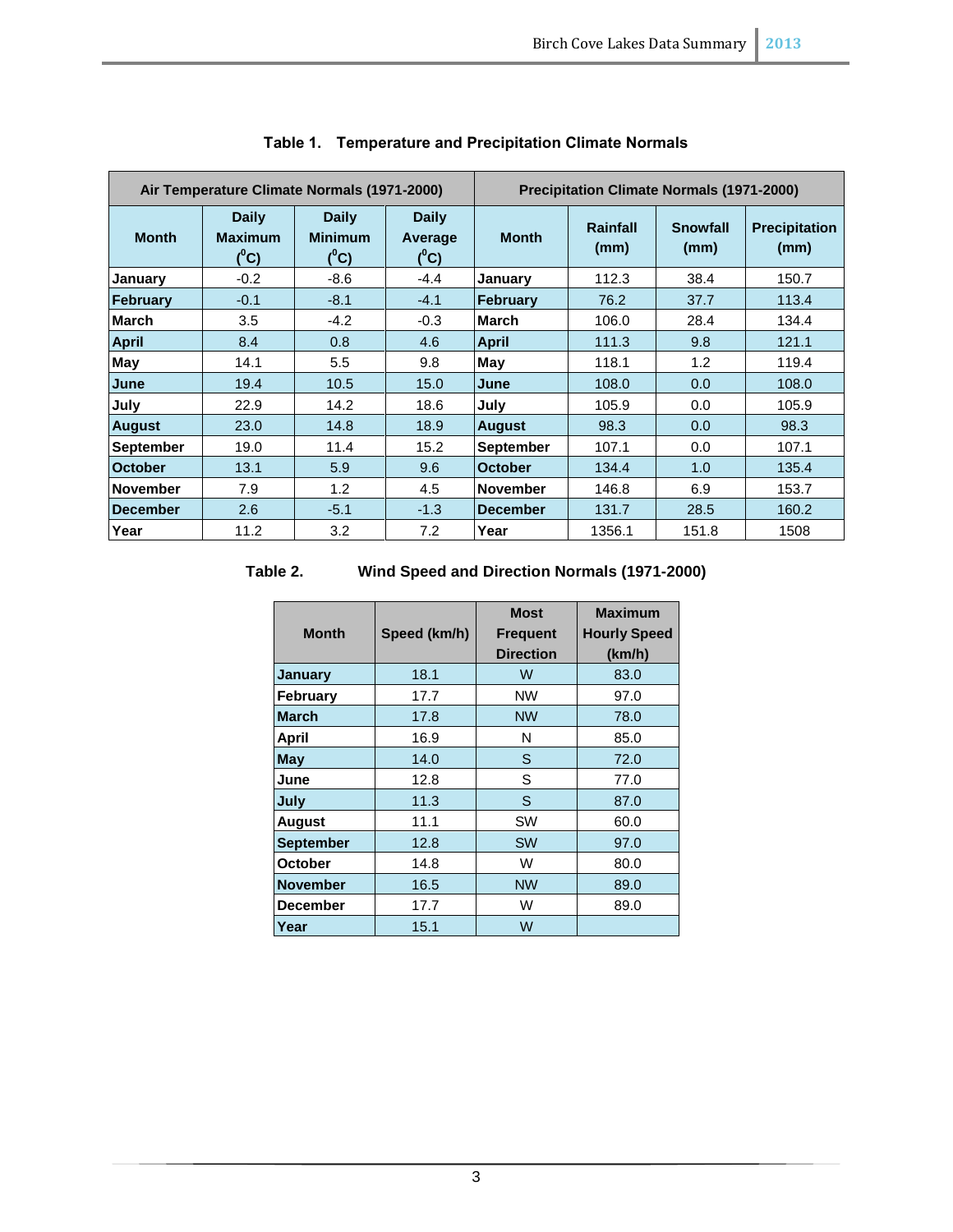<span id="page-3-0"></span>

| <b>Month</b>     | <b>Lake Evaporation</b><br>(mm/day) |
|------------------|-------------------------------------|
| <b>January</b>   | ი                                   |
| <b>February</b>  | 0                                   |
| <b>March</b>     | 0                                   |
| April            | O                                   |
| <b>May</b>       | 2.9                                 |
| June             | 3.4                                 |
| July             | 3.6                                 |
| <b>August</b>    | 3.2                                 |
| <b>September</b> | 2.3                                 |
| <b>October</b>   | 1.3                                 |
| <b>November</b>  | 0                                   |
| <b>December</b>  | O                                   |
| Year             | O                                   |
| <b>Total</b>     | 16.70                               |

## **Table 3. Evaporation Normals**

## <span id="page-3-1"></span>**Table 4. Trophic Status Based Trigger Ranges for Canadian Waters (CCME, 2004)**

| Trigger Ranges for Total Phosphorus (µg/L) |                                    |       |  |  |  |  |  |
|--------------------------------------------|------------------------------------|-------|--|--|--|--|--|
| <b>Trophic Status</b>                      | <b>Rivers and Streams</b><br>Lakes |       |  |  |  |  |  |
| Ultra-oligotrophic                         | <4                                 |       |  |  |  |  |  |
| Oligotrophic                               | $4 - 10$                           | $25$  |  |  |  |  |  |
| <b>Mesotrophic</b>                         | $10 - 20$                          | 25-75 |  |  |  |  |  |
| <b>Meso-eutrophic</b>                      | $20 - 35$                          | -     |  |  |  |  |  |
| <b>Eutrophic</b>                           | 35-100                             | >75   |  |  |  |  |  |
| Hypereutrophic                             | >100                               | -     |  |  |  |  |  |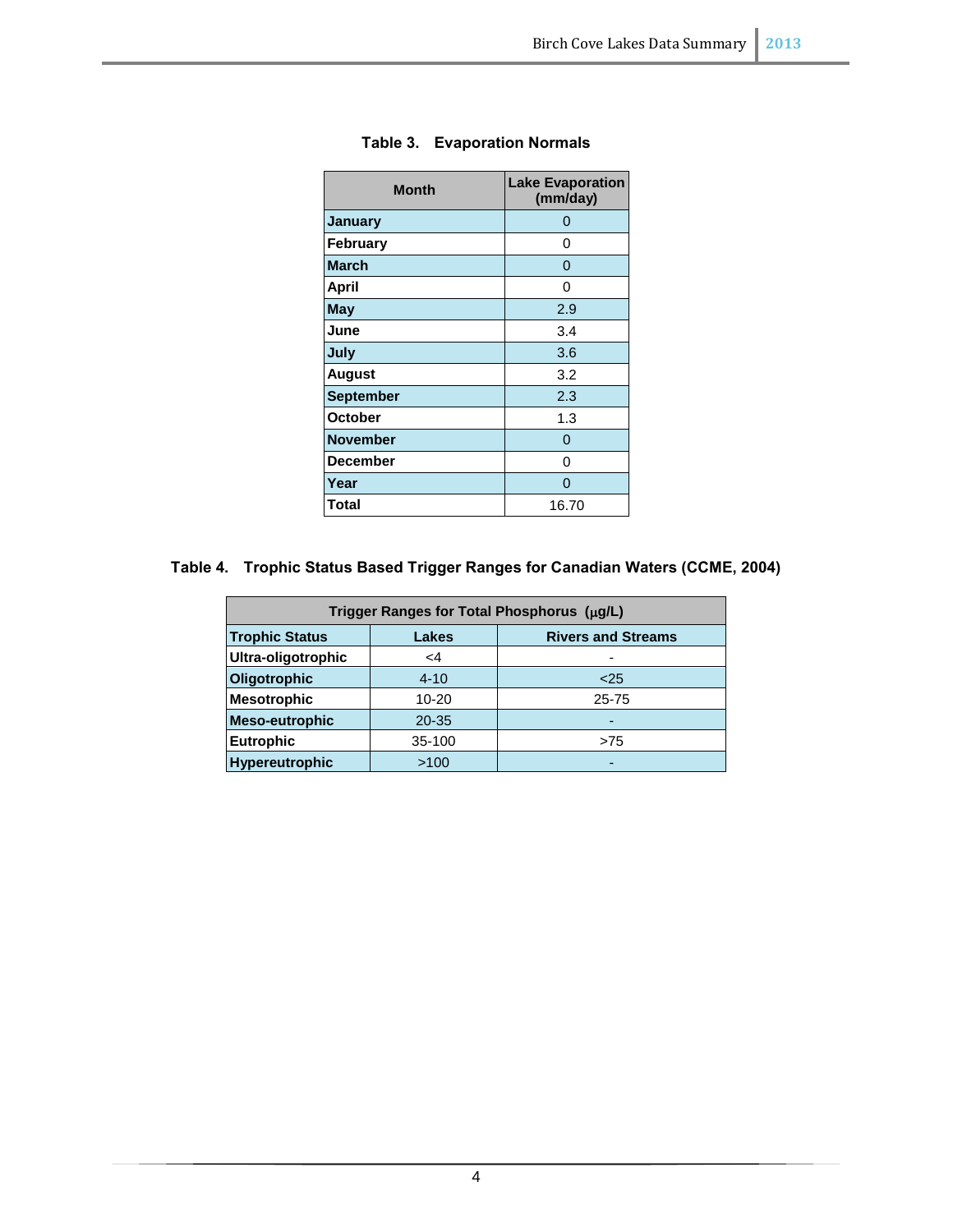<span id="page-4-0"></span>

| Lake                         | <b>Surface Area</b><br>(ha) | <b>Maximum</b> <sup>a</sup><br>Depth (m) | Average <sup>b</sup><br>Depth (m) | Volume <sup>1</sup><br>(m <sup>3</sup> ) |
|------------------------------|-----------------------------|------------------------------------------|-----------------------------------|------------------------------------------|
| <b>Little Horseshoe Lake</b> | 1.1                         |                                          |                                   |                                          |
| <b>Little Cranberry Lake</b> | 1.6                         |                                          |                                   |                                          |
| <b>Flat Lake</b>             | 1.9                         |                                          |                                   |                                          |
| <b>Hobsons Lake</b>          | 3.3                         |                                          |                                   |                                          |
| <b>Jack Lake</b>             | 3.9                         |                                          |                                   |                                          |
| <b>Kearney Lake (upper)</b>  | 4.0                         |                                          |                                   |                                          |
| <b>Cranberry Lake</b>        | 4.5                         |                                          |                                   |                                          |
| <b>Charlies Lake</b>         | 5.7                         |                                          |                                   |                                          |
| <b>McQuade Lake</b>          | 6.5                         |                                          |                                   |                                          |
| <b>Three Finger Lake</b>     | 6.6                         |                                          |                                   |                                          |
| <b>Horseshoe Lake</b>        | 7.7                         |                                          |                                   |                                          |
| <b>Washmill Lake</b>         | 7.8                         | 8 <sup>a</sup>                           | $2.5^{\text{a}}$                  | $1.93 \times 10^{5}$                     |
| <b>Crane Lake</b>            | 11.1                        |                                          |                                   |                                          |
| <b>Fox Lake</b>              | 14.1                        |                                          |                                   |                                          |
| <b>Paper Mill Lake</b>       | 25.1                        | 6 <sup>b</sup>                           | 2.2 <sup>b</sup>                  | 5.53 x $10^5$                            |
| <b>Ash Lake</b>              | 29.8                        |                                          |                                   |                                          |
| <b>Quarry Lake</b>           | 48.1                        | 8 <sup>a</sup>                           | 3.5 <sup>a</sup>                  | $1.68x 10^6$                             |
| <b>Kearney Lake (Main)</b>   | 64.2                        | $27^{\rm b}$                             | $11.3^{b}$                        | $7.40 \times 10^{6}$                     |
| <b>Susies Lake</b>           | 82.7                        | 11 <sup>a</sup>                          | 3.7 <sup>a</sup>                  | $2.65 \times 10^{6}$                     |

| Table 5. | <b>Morphometry of Lakes in Birch Cove</b> |  |
|----------|-------------------------------------------|--|

Notes: <sup>a</sup> from Porter Dillon 1996, <sup>b</sup> from Scott and Hart 2004. <sup>1</sup> Based on surface area and mean depth.

## **Table 6. Data Sources Used to Establish Current Water Quality in Birch Cove**

<span id="page-4-1"></span>

| <b>Sampled by</b>                              | <b>Sampling Program</b>                                                       | <b>Sampling Period</b>                                           | <b>Sampling Locations</b>                                                                   |
|------------------------------------------------|-------------------------------------------------------------------------------|------------------------------------------------------------------|---------------------------------------------------------------------------------------------|
| <b>Halifax Regional</b><br><b>Municipality</b> | <b>HRM Lakes Water Quality</b><br>Sampling Program                            | 2006 to 2008; three times<br>per year, spring summer<br>and fall | Locations on Kearney Lake<br>and Paper Mill Lake                                            |
| <b>SNC Lavalin</b>                             | <b>HRM Water Quality</b><br>Monitoring for Bedford West<br>Sub<br>Areas 3 & 4 | 2009 to 2011; three times<br>per year, spring summer<br>and fall | Locations on Kearney Lake,<br>Paper Mill Lake and Black<br>Duck Brook                       |
| <b>AECOM</b>                                   |                                                                               | 2011 to $2012 - 4$ events                                        | Washmill Lake, McQuade<br>Lake, Big Horseshoe Lake,<br>Quarry Lake, and Black<br>Duck Brook |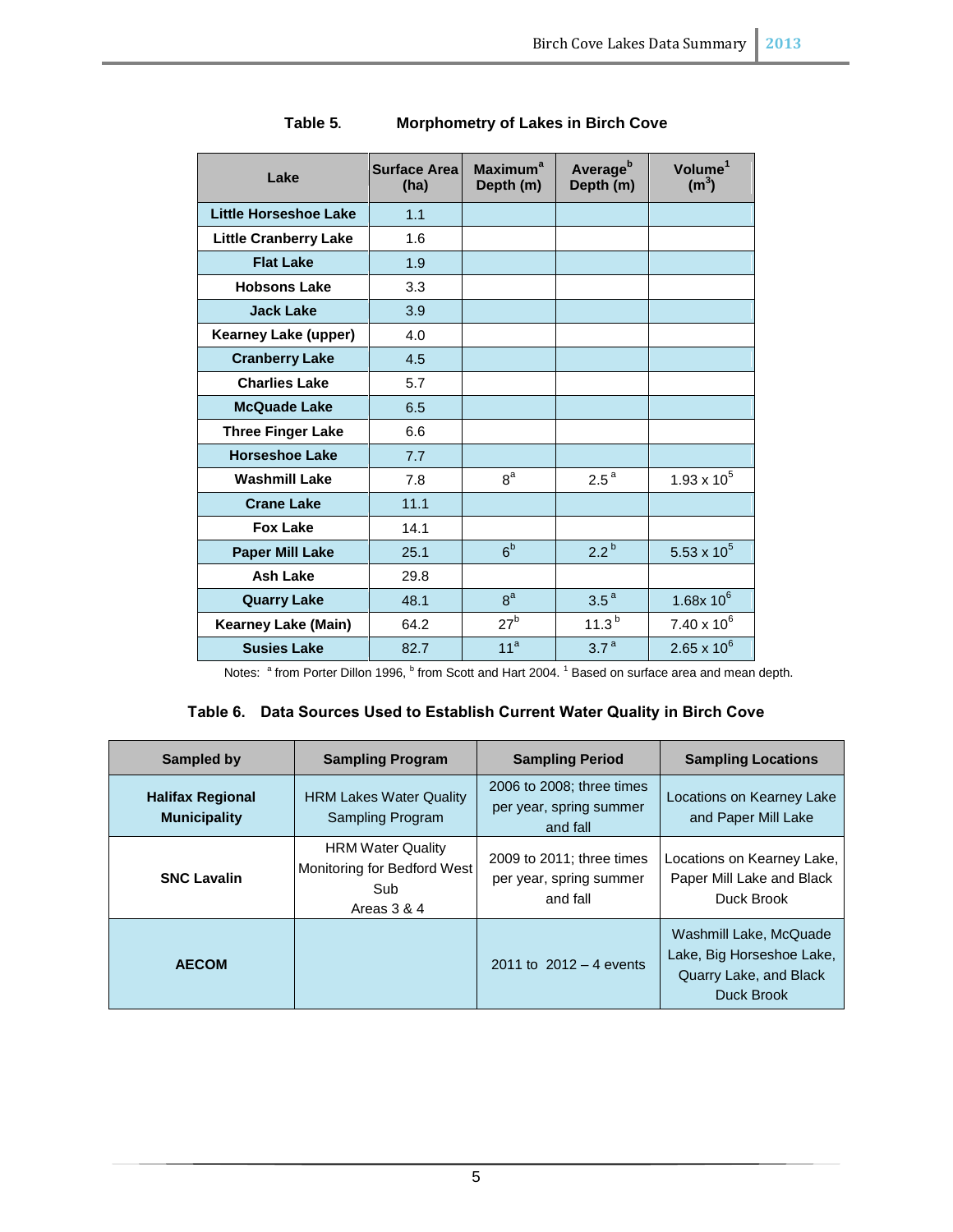<span id="page-5-0"></span>

|                               |                       | <b>TP Surface*</b> | <b>TP Deep*</b> | <b>TKN</b>     | <b>Nitrate</b> | <b>Ammonia</b> | Chlorophyll a | <b>TSS</b> | <b>Secchi</b><br><b>Depth</b> | E.coli <sup>a</sup> | <b>Dissolved</b><br><b>Chloride</b> | N: P<br><b>Ratio</b> |
|-------------------------------|-----------------------|--------------------|-----------------|----------------|----------------|----------------|---------------|------------|-------------------------------|---------------------|-------------------------------------|----------------------|
|                               |                       | µg/L               | µg/L            | mg/L           | mg/L           | mg/L           | µg/L          | mg/L       | m                             | /100mL              | mg/L                                |                      |
|                               | <b>No of Samples</b>  | 16                 | n/a             | 10             | $\bf 8$        | 14             | 17            | 23         | 11                            | $\overline{7}$      | 15                                  |                      |
|                               | min                   | $<$ 2              |                 | < 0.10         | 0.07           | < 0.05         | 0.07          | < 1.0      | 2.2                           | 1                   | 24.0                                |                      |
| <b>Paper Mill</b>             | max                   | 18                 |                 | 0.40           | 0.49           | < 0.05         | 4.75          | 8.0        | 3.5                           | >250                | 77.0                                |                      |
| Lake <sup>1</sup>             | median                | $\overline{7}$     |                 | 0.25           | 0.17           | < 0.05         | 1.17          | 1.6        | 2.8                           | 33                  | 58.0                                |                      |
|                               | average               | $\overline{7}$     |                 | 0.27           | 0.22           | < 0.05         | 1.39          | 2.8        | 2.8                           | 94                  | 52.5                                | 40                   |
|                               | standard<br>deviation | 4                  |                 | 0.11           | 0.16           |                | 1.04          | 2.2        | 0.4                           | 112                 | 16.8                                |                      |
|                               | <b>No of Samples</b>  | 16                 | 3               | 11             | $\bf 8$        | 14             | 17            | 17         | 14                            | $\overline{7}$      | 16                                  |                      |
|                               | min                   | $<$ 2              | 3               | 0.00           | 0.10           | < 0.05         | 0.35          | < 1.0      | 2.4                           | $\mathbf{1}$        | 10.0                                |                      |
|                               | max                   | 13                 | 10              | 0.80           | 0.21           | < 0.05         | 2.60          | 17.0       | 5.0                           | $>250$              | 80.0                                |                      |
| Kearney<br>Lake <sup>2*</sup> | median                | 8                  | 8               | 0.30           | 0.17           | < 0.05         | 0.97          | 2.0        | 3.8                           | 15                  | 62.0                                |                      |
|                               | average               | $\overline{7}$     | $\overline{7}$  | 0.32           | 0.16           | < 0.05         | 1.13          | 3.3        | 3.9                           | 60                  | 55.1                                | 45                   |
|                               | standard<br>deviation | 3                  | 4               | 0.22           | 0.04           |                | 0.58          | 3.9        | 0.9                           | 90                  | 21.4                                |                      |
|                               | <b>No of Samples</b>  | 11                 | n/a             | 4              | 8              | 9              | 13            | 17         | 8                             | $\overline{9}$      | 13                                  |                      |
|                               | min                   | $\overline{c}$     |                 | 0.10           | 0.07           | < 0.05         | 0.27          | < 1.0      | 2.4                           | 1                   | 27.0                                |                      |
| Washmill<br>Lake (KL1         | max                   | 13                 |                 | 0.51           | 0.21           | < 0.05         | 1.73          | 17.0       | 5.0                           | >250                | 81.0                                |                      |
| and HRM                       | median                | 8                  |                 | 0.24           | 0.16           | < 0.05         | 0.92          | 2.0        | 4.2                           | 24                  | 62.0                                |                      |
| BC-WL)                        | average               | 8                  |                 | 0.27           | 0.15           | < 0.05         | 0.99          | 2.8        | 3.9                           | 54                  | 58.4                                | 34                   |
|                               | standard<br>deviation | 3                  |                 | 0.18           | 0.05           |                | 0.42          | 3.8        | 1.1                           | 79                  | 17.1                                |                      |
| <b>Black</b>                  | <b>No of Samples</b>  | 12                 | n/a             | $\overline{4}$ | $\bf 8$        | 9              | 13            | 17         | n/a                           | 13                  | 13                                  |                      |
| <b>Duck</b><br><b>Brook</b>   | min                   | 6                  |                 | 0.20           | 0.06           | < 0.05         | 0.21          | < 1.0      |                               | 1                   | 9.0                                 |                      |
| (KL2 and                      | max                   | 40                 |                 | 0.32           | 0.12           | 0.06           | 6.05          | 7.0        |                               | 1500                | 25.0                                |                      |

#### **Table 7. Summary of Selected Surface Water Quality Parameters in the Birch Cove Lakes Watershed (2006-2012) with AECOM Data Added**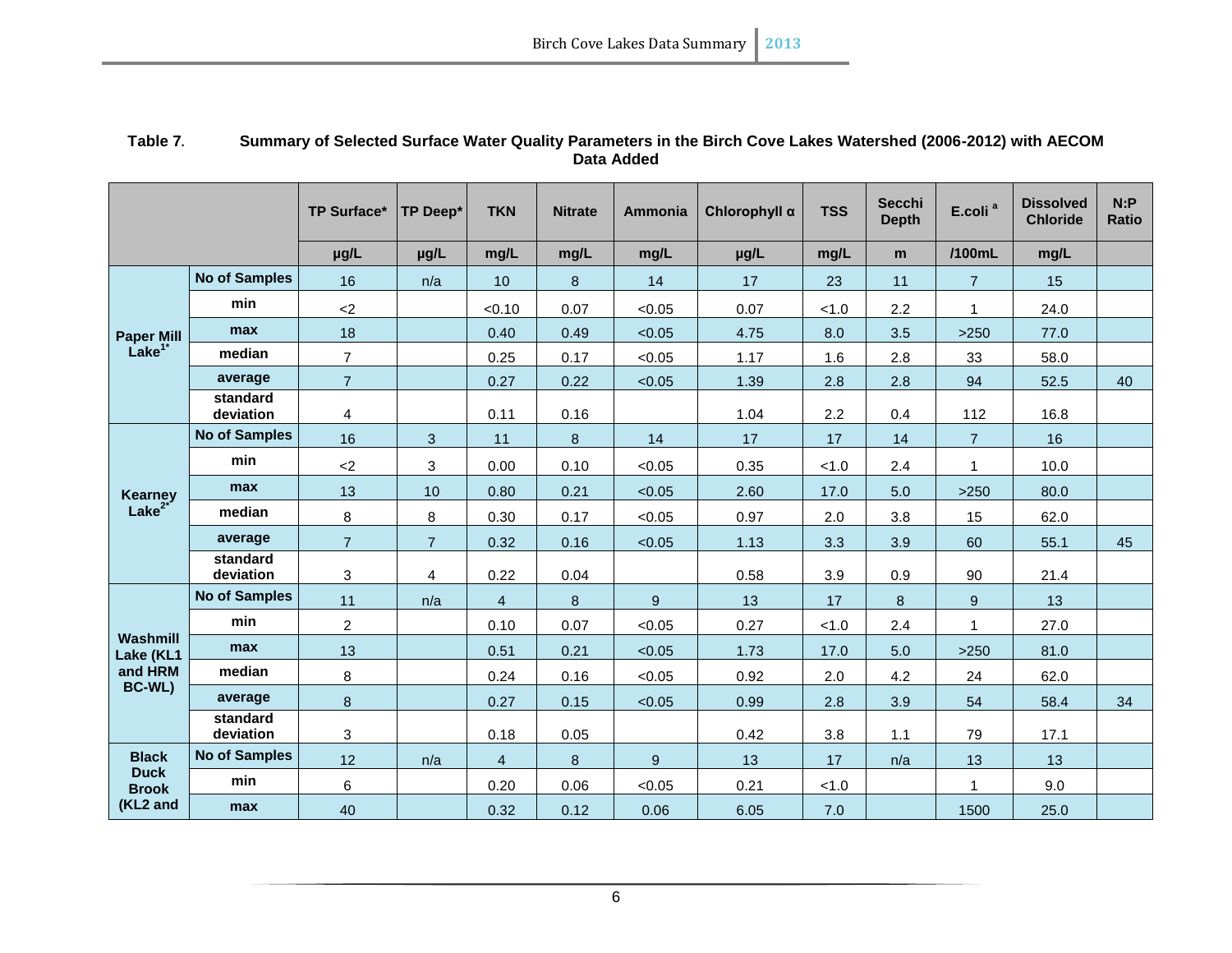|                                   |                       | <b>TP Surface*</b> | <b>TP Deep*</b> | <b>TKN</b>     | <b>Nitrate</b> | <b>Ammonia</b> | Chlorophyll a   | <b>TSS</b> | <b>Secchi</b><br><b>Depth</b> | E.coli <sup>a</sup> | <b>Dissolved</b><br><b>Chloride</b> | N: P<br><b>Ratio</b> |
|-----------------------------------|-----------------------|--------------------|-----------------|----------------|----------------|----------------|-----------------|------------|-------------------------------|---------------------|-------------------------------------|----------------------|
|                                   |                       | µg/L               | µg/L            | mg/L           | mg/L           | mg/L           | µg/L            | mg/L       | m                             | /100mL              | mg/L                                |                      |
| <b>HRM BC</b><br><b>Black DK)</b> | median                | 9                  |                 | 0.29           | 0.08           | 0.05           | 0.57            | 1.0        |                               | 14                  | 17.0                                |                      |
|                                   | average               | 14                 |                 | 0.27           | 0.08           | 0.05           | 1.09            | 2.1        |                               | 174                 | 17.2                                | 20                   |
|                                   | standard<br>deviation | 11                 |                 | 0.06           | 0.02           |                | 1.56            | 1.9        |                               | 409                 | 4.5                                 |                      |
|                                   | <b>No of Samples</b>  | $\overline{4}$     | n/a             | $\overline{4}$ | $\overline{4}$ | n/a            | $\overline{4}$  | 8          | n/a                           | n/a                 | $\overline{4}$                      |                      |
|                                   | min                   | 3                  |                 | 0.10           | < 0.05         |                | 0.41            | < 1.0      |                               |                     | 25.0                                |                      |
| Quarry                            | max                   | 14                 |                 | 0.40           | 0.07           |                | 1.05            | 2.0        |                               |                     | 59.0                                |                      |
| Lake                              | median                | 6                  |                 | 0.30           | 0.05           |                | 0.99            | 1.0        |                               |                     | 49.0                                |                      |
|                                   | average               | $\overline{7}$     |                 | 0.27           | 0.06           |                | 0.86            | $1.2$      |                               |                     | 45.5                                | 38                   |
|                                   | standard<br>deviation | 5                  |                 | 0.13           | 0.01           |                | 0.30            | 0.4        |                               |                     | 16.2                                |                      |
|                                   | <b>No of Samples</b>  | $\overline{4}$     | n/a             | $\overline{4}$ | $\overline{4}$ | n/a            | $\overline{4}$  | 8          | n/a                           | n/a                 | $\overline{4}$                      |                      |
|                                   | min                   | 9                  |                 | 0.25           | < 0.05         |                | 1.68            | < 1.0      |                               |                     | 3.0                                 |                      |
| <b>Big</b>                        | max                   | 25                 |                 | 0.70           | < 0.05         |                | 5.06            | 5.0        |                               |                     | 4.0                                 |                      |
| <b>Horseshoe</b><br>Lake          | median                | 18                 |                 | 0.59           | < 0.05         |                | 2.77            | 2.3        |                               |                     | 3.6                                 |                      |
|                                   | average               | 18                 |                 | 0.53           | < 0.05         |                | 3.07            | 2.8        |                               |                     | 3.5                                 | 30                   |
|                                   | standard<br>deviation | $\overline{7}$     |                 | 0.20           |                |                | 1.56            | 1.6        |                               |                     | 0.4                                 |                      |
|                                   | <b>No of Samples</b>  | $6\phantom{a}$     | n/a             | 5              | 5              | n/a            | $5\overline{)}$ | 8          | n/a                           | n/a                 | $5\overline{)}$                     |                      |
|                                   | min                   | $\overline{a}$     |                 | 0.32           | 0.08           |                | 1.62            | < 1.0      |                               |                     | 25.0                                |                      |
| <b>McQuade</b>                    | max                   | 22                 |                 | 0.40           | 0.19           |                | 7.44            | 13.0       |                               |                     | 47.0                                |                      |
| Lake                              | median                | 10                 |                 | 0.40           | 0.13           |                | 4.24            | 2.0        |                               |                     | 32.0                                |                      |
|                                   | average               | 12                 |                 | 0.37           | 0.14           |                | 4.62            | 3.1        |                               |                     | 34.6                                | 32                   |
|                                   | standard<br>deviation | 8                  |                 | 0.04           | 0.05           |                | 2.72            | 4.0        |                               |                     | 10.0                                |                      |

<sup>1</sup>Only TSS samples were collected by AECOM in 2012 for Paper Mill Lake

<sup>2</sup>No additional sampling was conducted by AECOM for Kearney Lake in 2012

\*HRM sampling stations only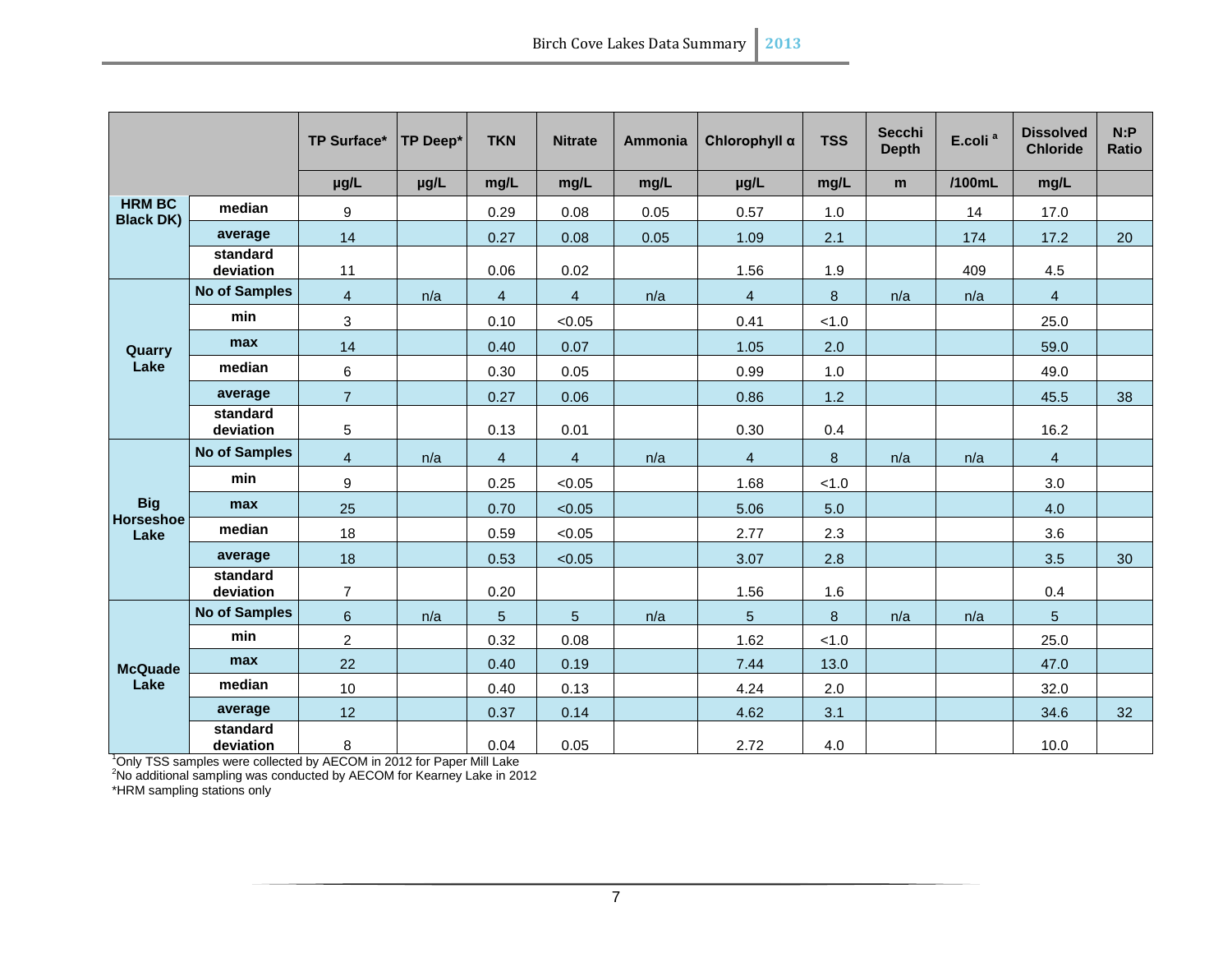<span id="page-7-0"></span>

|                 |                           | <b>Spring</b>    | <b>Summer</b>   | <b>Fall and Winter</b> | <b>Annual Value</b> |  |
|-----------------|---------------------------|------------------|-----------------|------------------------|---------------------|--|
|                 |                           | April, May, June | July, Aug, Sept | Oct & Nov              |                     |  |
|                 | <b>Number of Samples</b>  | 6                | 5               | 5                      | $n = 16$            |  |
|                 | <b>Min</b>                | 4                | 7               | $2$                    | $2$                 |  |
| Kearney Lake    | Max                       | 9                | 9               | 13                     | 13                  |  |
| (surface)       | <b>Median</b>             | $\overline{7}$   | 8               | 5                      | 7.5                 |  |
|                 | Mean                      | 7                | 8               | 7                      | 7.0                 |  |
|                 | <b>Standard Deviation</b> | $\overline{2}$   |                 | 5                      | 3                   |  |
|                 | <b>Number of Samples</b>  | 6                | 5               | 5                      | $n = 16$            |  |
|                 | Min                       | $2$              | 2               | $2$                    | $2$                 |  |
| Paper Mill Lake | Max                       | 18               | 9               | 10                     | 18                  |  |
|                 | <b>Median</b>             | $\overline{7}$   | $\overline{7}$  | 6                      | $\overline{7}$      |  |
|                 | Mean                      | 8                | 6               | 6                      | 8                   |  |
|                 | <b>Standard Deviation</b> | 5                | 3               | 3                      | $\overline{4}$      |  |

#### **Table 8. Seasonal Total Phosphorus Concentrations in Kearney and Paper Mill Lakes (µg/L)**

#### <span id="page-7-1"></span>**Table 9. Historical Concentrations of Total Phosphorus (µg/L) in Select Headwater Lakes**

| Lake                           | Range (n=2) | Average       |
|--------------------------------|-------------|---------------|
| Ash                            | $1.8 - 2.5$ | 2             |
| <b>Charlies</b>                | $2.1 - 4.9$ | 4             |
| <b>Big</b><br><b>Cranberry</b> | $9 - 8.3$   | 9             |
| Crane                          | $2.5 - 4.2$ | 3             |
| <b>Fox</b>                     | $1.7 - 3$   | $\mathcal{P}$ |
| <b>Hobsons</b>                 | $6.8 - 7.8$ | 7             |
| <b>Flat</b>                    | $9.7 - 4.4$ |               |
| <b>Three Finger</b>            | 4.6-3.7     | 4             |

 *Source: Porter Dillon 1996; n = number of samples*

#### <span id="page-7-2"></span>**Table 10. Nitrogen to Phosphorus Ratio for Lakes in Birch Cove**

| Lake                   | TN:TP |
|------------------------|-------|
| <b>Horseshoe Lake</b>  | 30    |
| <b>Quarry Lake</b>     | 38    |
| <b>Kearney Lake</b>    | 45    |
| <b>McQuade Lake</b>    | 32    |
| <b>Paper Mill Lake</b> | 40    |
| <b>Washmill Lake</b>   | 34    |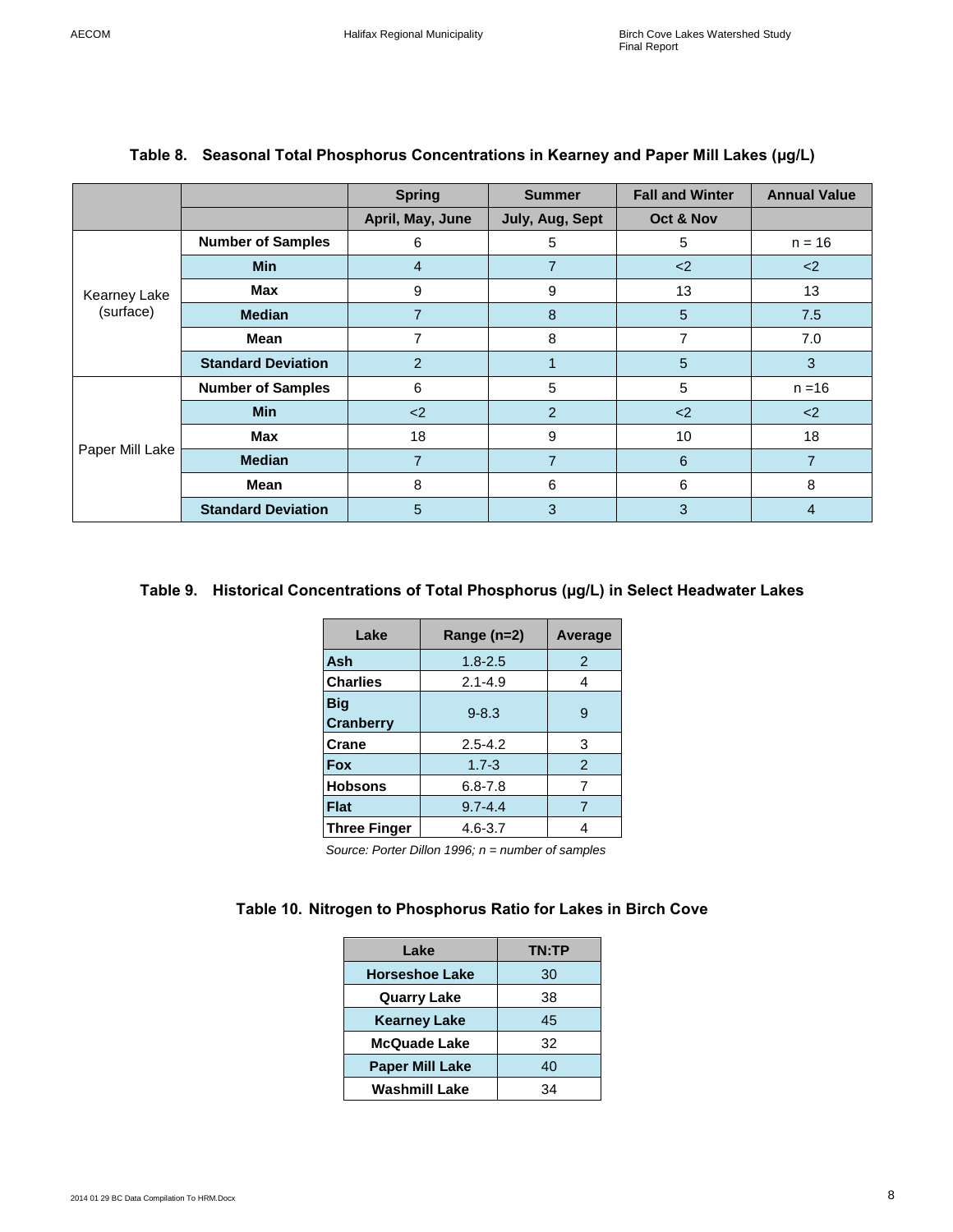## **Table 11. GIS Files Received & Downloaded**

<span id="page-8-0"></span>

| <b>Data Name</b>                                 | <b>Source</b>                     | <b>Status</b>                                     | <b>Notes</b>                                           | <b>Project Use</b>                                      |  |
|--------------------------------------------------|-----------------------------------|---------------------------------------------------|--------------------------------------------------------|---------------------------------------------------------|--|
| <b>Base Data</b>                                 | <b>HRM</b>                        | Received from HRM                                 |                                                        |                                                         |  |
| <b>Parcels</b>                                   | <b>HRM</b>                        | <b>Received from HRM</b>                          |                                                        | Land use classifications                                |  |
| Zoning                                           | <b>HRM</b>                        | Received from HRM                                 |                                                        | Land use classifications                                |  |
| <b>Building Polygons</b>                         | <b>HRM</b>                        | <b>Received from HRM</b>                          | Detailed account of Building footprints                | Land use classifications                                |  |
| <b>Contours 1m</b>                               | <b>HRM</b>                        | Received from HRM                                 | In the form of DEM/DSM                                 | Land use classifications                                |  |
| Watersheds                                       | <b>HRM</b>                        | <b>AECOM</b> to Create                            | In the form of DEM/DSM (Derived by<br>AECOM)           | <b>Hydraulic modeling</b>                               |  |
| Lakes                                            | <b>HRM</b>                        | Received from HRM                                 |                                                        | Land use classifications                                |  |
| <b>Streams</b>                                   | <b>HRM</b>                        | <b>Received from HRM</b>                          |                                                        | Watershed Delineation /<br><b>Constraint Mapping</b>    |  |
| DEM_2m                                           | <b>HRM</b>                        | Received from HRM                                 | Derived from LiDAR by Monette and<br>Hopkinson of AGRG | Watershed Delineation /<br><b>Constraint Mapping</b>    |  |
| <b>Slope Grid</b>                                | <b>HRM</b>                        | <b>Received from HRM</b>                          | In the form of DEM/DSM (Derived by<br>AECOM)           | Hydraulic modeling / Constraint<br>Mapping              |  |
| <b>BANC Development</b>                          | <b>HRM</b>                        | Received from HRM                                 |                                                        | Land use classifications                                |  |
| <b>BMBCL Conceptual</b><br><b>Park Boundary</b>  | <b>HRM</b>                        | <b>Received from HRM</b>                          |                                                        | Land use classifications                                |  |
| <b>BMBCL Urban</b><br><b>Settlement</b>          | <b>HRM</b>                        | Received from HRM                                 |                                                        | Land use classifications                                |  |
| <b>BMBCL URD USD</b>                             | <b>HRM</b>                        | <b>Received from HRM</b>                          | Urban Reserve / Urban Settlement<br>Designations       | Land use classifications                                |  |
| <b>Coxs Lake Park</b><br>Reserve                 | <b>HRM</b>                        | Received from HRM                                 |                                                        | Land use classifications                                |  |
| <b>Resource Natural</b><br><b>Corridor Lands</b> | <b>HRM</b>                        | <b>Received from HRM</b>                          |                                                        | Land use classifications                                |  |
| <b>First Nations</b><br><b>Reserves</b>          | <b>HRM</b>                        | Received from HRM                                 | Indian and Northern Affairs Canada                     | Land use classifications                                |  |
| <b>Sewage Treatment</b><br><b>Plants</b>         | <b>HRM</b>                        | <b>Received from HRM</b>                          |                                                        |                                                         |  |
| <b>Soils</b>                                     | <b>HRM</b>                        | Received from HRM                                 |                                                        | Water Budget Analysis                                   |  |
| <b>GLFUM Reg Plan</b>                            | <b>HRM</b>                        | <b>Received from HRM</b>                          | General Land use planning description                  | Land use classifications                                |  |
| Proposed HWY 113<br>Alignment                    | <b>NSTPW</b>                      | Received from HRM                                 |                                                        | Land use classifications                                |  |
| <b>Forest Inventory</b>                          | <b>NSDNR</b>                      |                                                   |                                                        | Land use classifications                                |  |
| <b>IRM Data</b>                                  | <b>NSDNR</b>                      |                                                   |                                                        |                                                         |  |
| <b>Flow Accumulation</b>                         | <b>NSDNR</b>                      | Downloaded from<br>Website                        | Used to compare to LiDAR GIS results                   | <b>Watershed Delineation</b>                            |  |
| Wetlands                                         | <b>NSDNR</b>                      | Downloaded from<br>Website / Received<br>from HRM |                                                        | Land use classifications /<br><b>Constraint Mapping</b> |  |
| <b>Significant Habitat</b>                       | <b>NSDNR</b>                      | Downloaded from<br>Website / Received<br>from HRM |                                                        | Land use classifications /<br><b>Constraint Mapping</b> |  |
| Old unique forests                               | NSDEL (Dept. of Envt &<br>Labour) | Received from HRM                                 |                                                        | Land use classifications /<br><b>Constraint Mapping</b> |  |
| <b>Ecosites</b>                                  | NSDEL (Dept. of Envt &<br>Labour) |                                                   |                                                        |                                                         |  |
| <b>Highly scientific</b><br>natural areas        | NSDEL (Dept. of Envt &<br>Labour) |                                                   |                                                        |                                                         |  |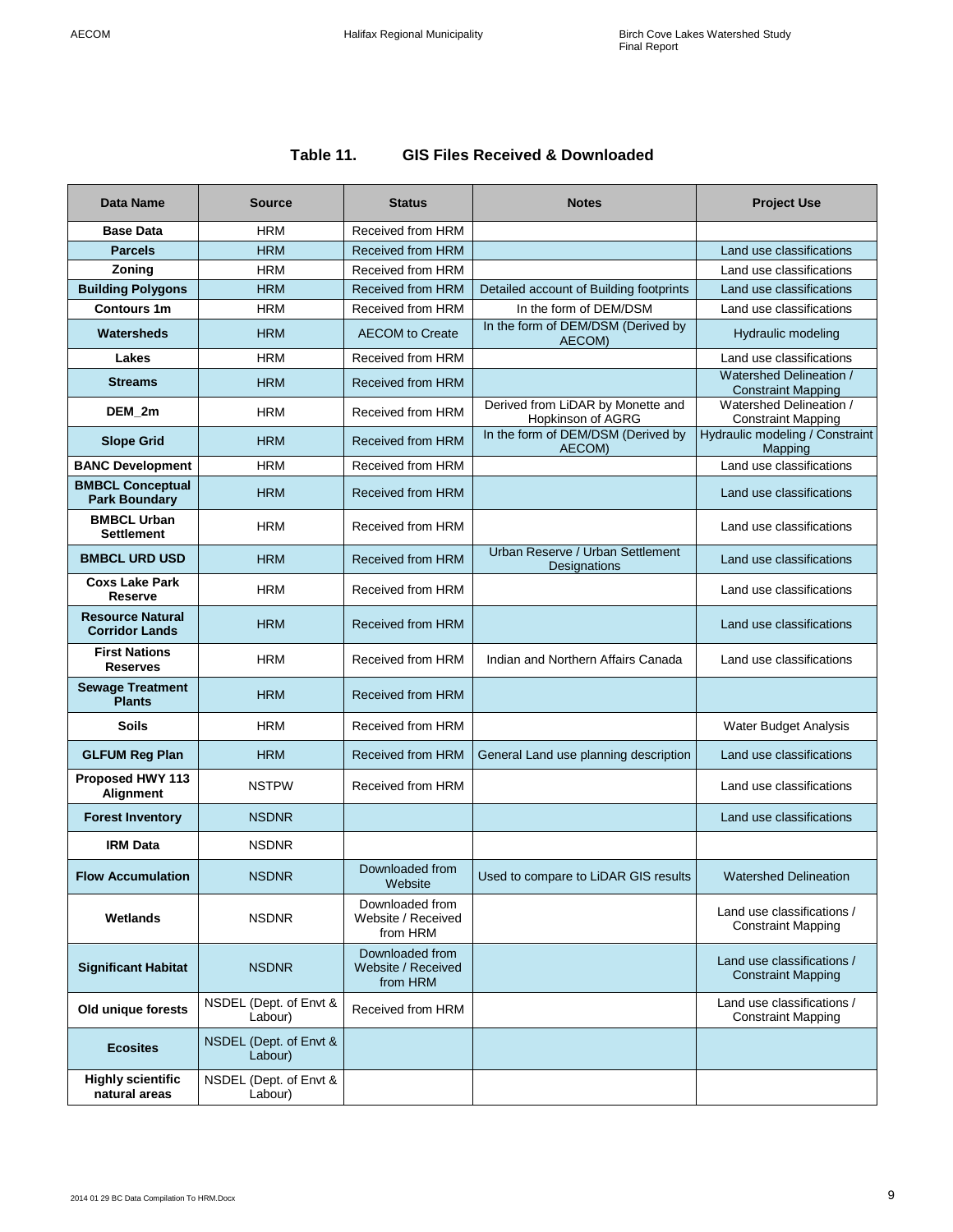| <b>Data Name</b>                                       | <b>Source</b>                                         | <b>Status</b>              | <b>Notes</b> | <b>Project Use</b>                    |
|--------------------------------------------------------|-------------------------------------------------------|----------------------------|--------------|---------------------------------------|
| Lakes & costal                                         | NSDEL (Dept. of Envt &<br>Labour)                     |                            |              |                                       |
| <b>Sites of Ecological</b><br>Significance             | NSDEL (Dept. of Envt &<br>Labour)                     |                            |              |                                       |
| Ortho                                                  | <b>NSDNR</b>                                          | Not Used                   |              |                                       |
| Ortho                                                  | <b>BING Imagery</b>                                   | Used via Arc GIS           |              |                                       |
| <b>Crown Land</b>                                      | <b>NSDNR</b>                                          | Received from HRM          |              | To create Land use<br>classifications |
| <b>Trails</b>                                          | <b>HRM</b>                                            |                            |              |                                       |
| Rare flora                                             | Atlantic Canada<br><b>Conservation Data</b><br>Centre |                            |              |                                       |
| <b>Special Areas</b>                                   | Atlantic Canada<br><b>Conservation Data</b><br>Centre |                            |              |                                       |
| <b>ELC (Eco Districts -</b><br>high level)             | <b>Mineral Resource</b><br><b>Branch</b>              | Downloaded from<br>Website |              |                                       |
| <b>Surficial Geology</b>                               |                                                       | Downloaded from<br>Website |              |                                       |
| <b>Deer Wintering</b><br><b>Areas</b>                  | <b>NSDNR</b>                                          |                            |              |                                       |
| <b>Wet Areas</b>                                       | <b>NSDNR</b>                                          | Downloaded from<br>Website |              |                                       |
| <b>Restricted &amp; Limited</b><br><b>Use</b>          | <b>NSDNR</b>                                          | Downloaded from<br>Website | all files    |                                       |
| <b>Transportation &amp;</b><br><b>Utility Features</b> | <b>NSDNR</b>                                          | Downloaded from<br>Website |              |                                       |
| <b>Mineral Resource</b><br>Land-Use                    |                                                       | Downloaded from<br>Website |              |                                       |

## **Table 12. Overview of Watershed Modeling**

<span id="page-9-0"></span>

| <b>Options</b>           | <b>Functions</b>                                                                            |
|--------------------------|---------------------------------------------------------------------------------------------|
| Hydrological modeling    | Creates watersheds and calculates their attributes                                          |
| <b>Flow direction</b>    | Computes the direction of flow for each cell in a DEM                                       |
| <b>Identify Sinks</b>    | Creates a grid showing the location of sinks or areas of internal drainage in a DEM         |
| <b>Fill Sinks</b>        | Fills in the sinks in a DEM, creating a new DEM                                             |
| <b>Flow Accumulation</b> | Calculates the accumulated flow or number of up-slope cells, based on a flow direction grid |
| <b>Stream Networks</b>   | Isolating out areas of concentrated flow                                                    |
| <b>Stream Order</b>      | Method of classifying streams based upon their number of tributaries                        |
| Pour Point placement     | Everything upstream of a pour point will define a single watershed                          |
| <b>Watershed</b>         | Creates a watershed based upon a user-specified flow accumulation threshold                 |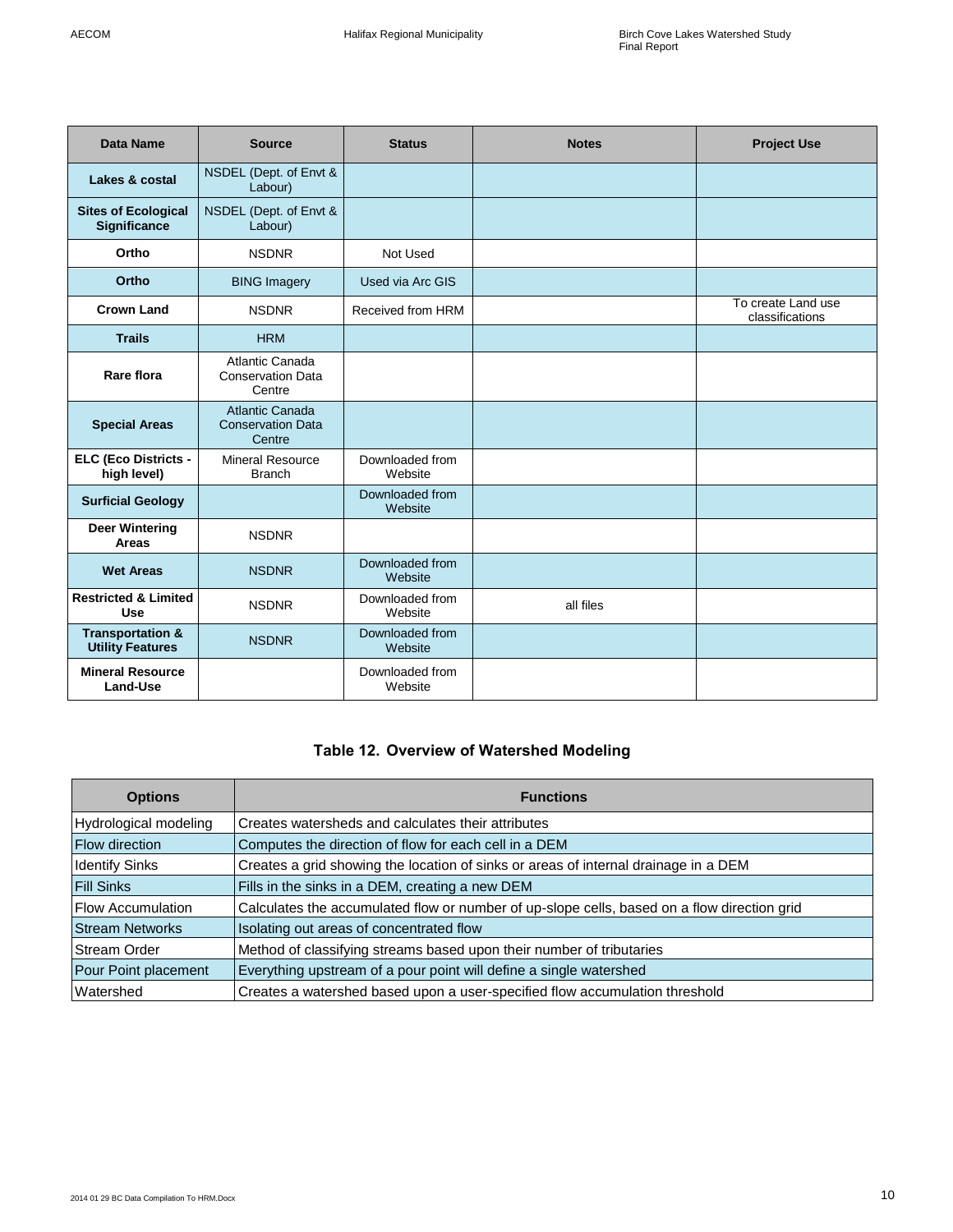## **Table 13. Existing Land Use Classifications**

<span id="page-10-0"></span>

| <b>Land Use</b>                   | <b>Description</b>                       | <b>General Classification</b> |
|-----------------------------------|------------------------------------------|-------------------------------|
| <b>Bedrock</b>                    | Rock visible from air photo              | <b>Bedrock</b>                |
| <b>Commercial</b>                 | Shops / malls / box stores               | Commercial                    |
| <b>Crown Land</b>                 | Provincial land                          | Forest                        |
| <b>Forest</b>                     | Significant tree cover                   | Forest                        |
| <b>Forest - Meadow</b>            | Open grass lands / minimal tree<br>cover | Forest - Meadow               |
| <b>Forest - Old Growth</b>        | Designated old growth by NSDNR           | Forest                        |
| <b>Forest - Sensitive Habitat</b> | Designated sensitive by NSDNR            | Forest                        |
| <b>High Density Residential</b>   | Parcel $<$ .5ha                          | <b>Residential</b>            |
| <b>Medium Density Residential</b> | Parcel $> 0.5$ ha $< 1.5$ ha             |                               |
| <b>Low Density Residential</b>    | Parcel >1.5 ha                           |                               |
| <b>Industrial</b>                 | Industrial                               | Industrial                    |
| <b>Institutional</b>              | Schools / library                        | Institutional                 |
| <b>Open Space</b>                 | Park or inner city open area             | Forest - Meadow               |
| Path                              | Concrete path too small for car          | Roadway                       |
| <b>Power Lines</b>                | Designated by Zoning                     | Forest - Meadow               |
| Quarry                            | Open Pit                                 | Quarry                        |
| Roadway                           | All major / minor road                   | Roadway                       |
| <b>Water</b>                      | Lakes / Rivers                           | Water                         |
| Wetland                           | designated wetland by NSDNR              | Wetland                       |

## **Table 14. Changes to Water Quality Parameters from Watershed Development**

<span id="page-10-1"></span>

| <b>Water Quality</b><br><b>Parameter</b> | <b>Effect of Development</b>                                                                                                                                     | <b>Rationale for inclusion as Indicator Parameter</b>                                                                                                                                                       |
|------------------------------------------|------------------------------------------------------------------------------------------------------------------------------------------------------------------|-------------------------------------------------------------------------------------------------------------------------------------------------------------------------------------------------------------|
| TP                                       | Increase from fertilizer runoff, stormwater runoff, waste<br>water treatment plant (WWTP) by-passes and<br>overflows, septic systems                             | Increases in phosphorus can increase growth of algae and<br>aquatic plants which can in turn reduce water clarity and<br>dissolved oxygen                                                                   |
| NO <sub>3</sub>                          | Increase from fertilizer runoff, WWTP by-passes and<br>overflows, septic systems, urban runoff, stormwater<br>discharge.                                         | Increases in nitrate can increase growth of algae and<br>aquatic plants which can in turn reduce water clarity and<br>dissolved oxygen                                                                      |
| Ammonia                                  | Increase from fertilizer runoff, WWTP by-passes and<br>overflows, urban runoff, effluents from some industrial<br>and commercial activities                      | Un-ionized ammonia is a portion of ammonia that can be<br>toxic to aquatic life at elevated concentrations                                                                                                  |
| <b>TSS</b>                               | Increase from deforestation, construction activities,<br>gravel operations, WWTP bypasses and overflows,<br>and stormwater runoff from urban areas/hard surfaces | Increases in suspended solids can reduce water clarity,<br>alter habitat, and interfere with feeding, physiological and<br>behavioural in fish and affect benthic production and<br>periphyton communities. |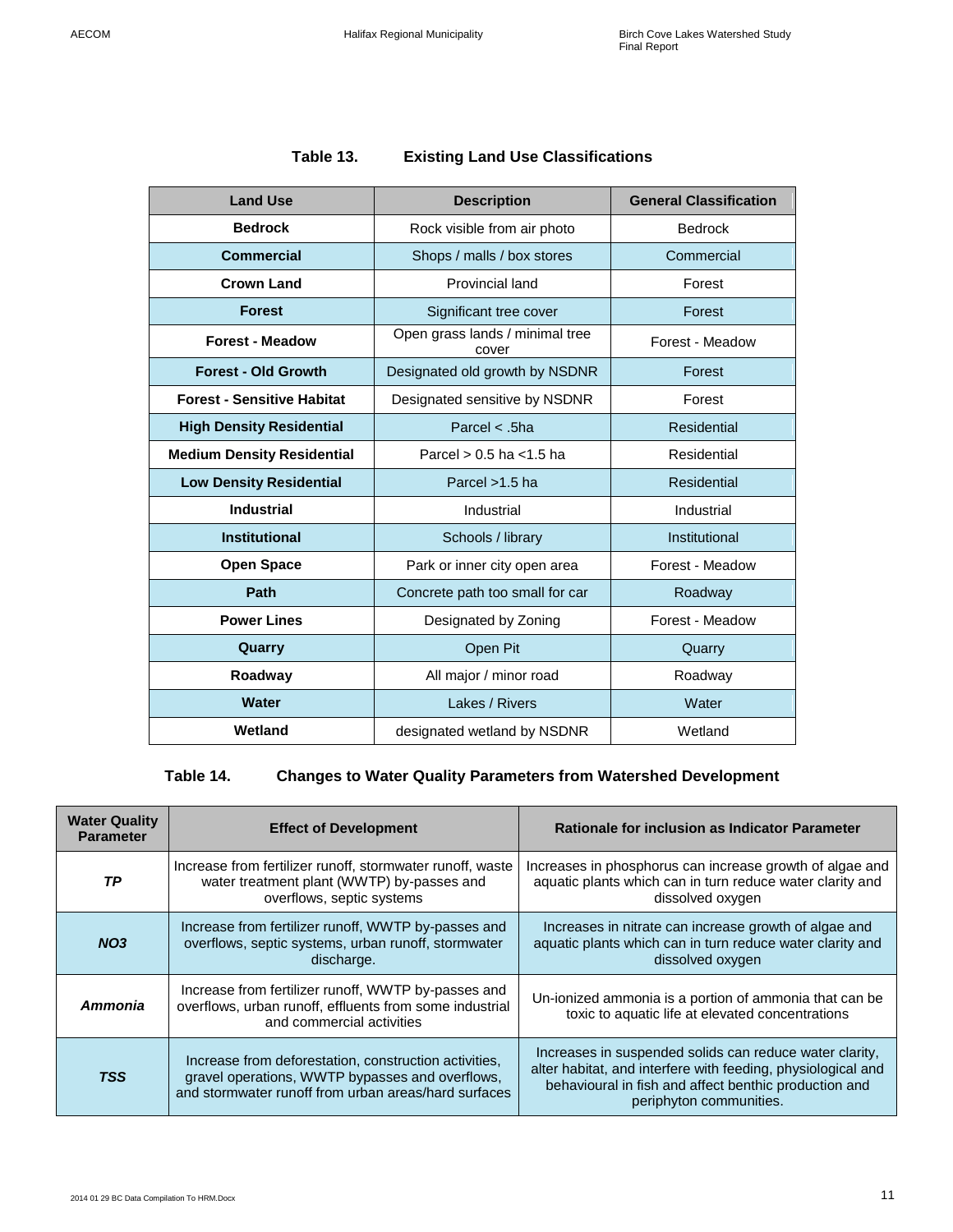| <b>Water Quality</b><br><b>Parameter</b> | <b>Effect of Development</b>                                                                                                 | Rationale for inclusion as Indicator Parameter                                                                                                                                                                                    |
|------------------------------------------|------------------------------------------------------------------------------------------------------------------------------|-----------------------------------------------------------------------------------------------------------------------------------------------------------------------------------------------------------------------------------|
| <b>Chloride</b>                          | Increase due to spray from road salting practices,<br>stormwater runoff, WWTP bypass overflows, and long-<br>range transport | Increases chloride results in increased salinity, thereby<br>affecting the ability of some organisms to osmoregulate<br>(affecting endocrine balance, oxygen consumption, and<br>physiological processes (Holland et al., 2010)). |
| E. coli                                  | Increase due to septic systems, WWTP bypass<br>overflows, and stormwater runoff                                              | An indicator of fecal contamination in recreational water                                                                                                                                                                         |

#### **Table 15. Water Quality Guidelines and Standards from Canada, USEPA and Vermont.**

<span id="page-11-0"></span>

| <b>Parameter</b>             | <b>CWQG</b>                                                                  | <b>USEPA</b>                                                                  | <b>Vermont</b>                                  |
|------------------------------|------------------------------------------------------------------------------|-------------------------------------------------------------------------------|-------------------------------------------------|
| <b>TP</b>                    | <b>Trophic Status Approach</b>                                               | Ecoregion Based Approach                                                      | Lake specific – maximum increase<br>of 1 $mg/L$ |
| NO <sub>3</sub>              | 13 mg $NO3/L$                                                                | n/a                                                                           | 5.0 mg/L as $NO3$ -N                            |
| <b>Un-ionized</b><br>Ammonia | $0.019$ mg/L                                                                 | Temperature/pH dependent                                                      | <b>EPA</b> values                               |
| <b>TSS</b>                   | Short term exposure: 25 mg/L increase<br>Long term exposure: 5 mg/L increase | <10 % of the seasonal value                                                   | Water Class dependent                           |
| <b>Chloride</b>              | 120 mg/L (chronic toxicity guideline)<br>640 mg/L (acute toxicity guideline) | 230 mg/L chronic concentration (CC)<br>860 mg/L maximum concentration<br>(MC) | n/a                                             |
| E. coli                      | 2000 E. coli/L <sup>1</sup><br>(geometric mean of 5 samples)                 | 126 E. coli/100mL (geometric mean<br>of 5 samples)                            | Water Class dependent                           |

1. Health Canada Guidelines for Recreational Water Quality

## <span id="page-11-1"></span>**Table 16. Recommended Water Quality Objectives for Birch Cove Lakes Watershed Excluding TP**

| <b>Parameter</b>                                                                                         | <b>Derivation</b><br>of Objective                                                                 | <b>Birch Cove</b><br><b>Watershed Water</b><br><b>Quality Objective</b> | <b>Early Warning</b><br><b>Alert Value</b>                                                                 | <b>Evaluation Method for</b><br><b>Objective/Alert Value</b> |
|----------------------------------------------------------------------------------------------------------|---------------------------------------------------------------------------------------------------|-------------------------------------------------------------------------|------------------------------------------------------------------------------------------------------------|--------------------------------------------------------------|
| $NO3 - Nitrate$                                                                                          | <b>CCME</b>                                                                                       | 13 mg $NO3/L$                                                           | ≤10 mg/L                                                                                                   | 75 <sup>th</sup> percentile of 3 year<br>historical data     |
| Un-ionized<br>Ammonia                                                                                    | <b>CCME</b>                                                                                       | $0.019$ mg/L                                                            | ≤0.014 mg/L                                                                                                | 75 <sup>th</sup> percentile of 3 year<br>historical data     |
| <b>Total Suspended</b><br>Solids (TSS)                                                                   | Short term: 25 mg/L<br>increase<br><b>CCME</b><br>Lake dependent<br>Long term: 5 mg/L<br>increase |                                                                         | 75 <sup>th</sup> percentile of 3 year<br>historical data not to exceed<br>base line by more than 5<br>mg/L |                                                              |
| <b>Chloride</b>                                                                                          | <b>CCME</b>                                                                                       | 120 mg/L                                                                | ≤90 mg/L                                                                                                   | 75 <sup>th</sup> percentile of 3 year<br>historical data     |
| Nova Scotia<br>200 E. coli/100mL<br>E. coli<br>and Health<br>(geometric mean of 5)<br>Canada<br>samples) |                                                                                                   | 200 E.<br>coli/100mL                                                    | Geometric mean of 5<br>samples                                                                             |                                                              |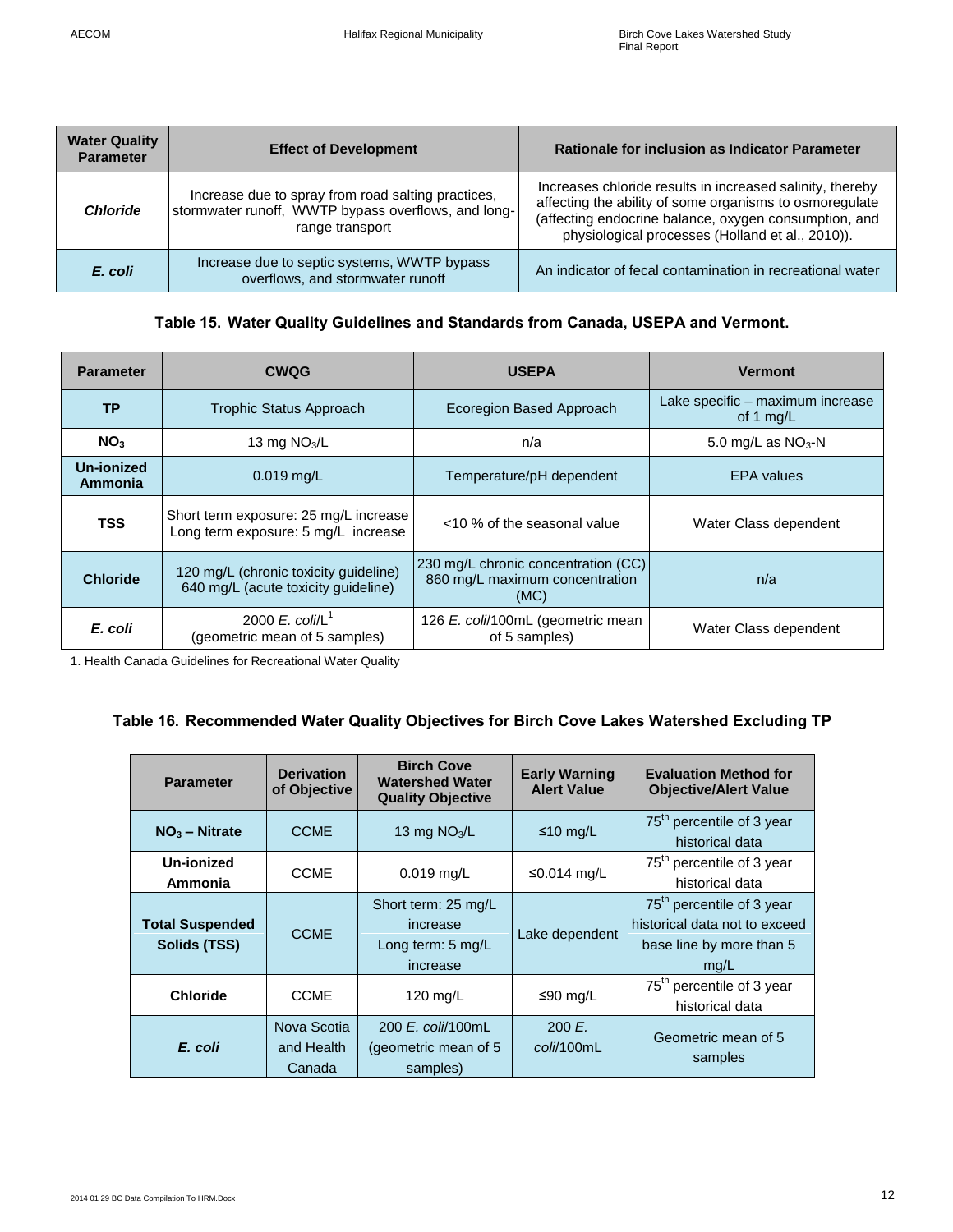|                                   | Lakes                                                         | <b>Rivers</b> |  |
|-----------------------------------|---------------------------------------------------------------|---------------|--|
| <b>British</b><br><b>Columbia</b> | $5 - 15$                                                      |               |  |
| Alberta                           | 50                                                            |               |  |
| <b>Manitoba</b>                   | 25                                                            | 50            |  |
| <b>Ontario</b>                    | 10, 20<br>30                                                  |               |  |
| Quebec                            | Background + 50% increase (upper<br>limits of 10 and 20 µg/L) |               |  |

#### <span id="page-12-0"></span>**Table 17. Provincial Water Quality Objectives for Total Phosphorus (µg/L)**

#### <span id="page-12-1"></span>**Table 18. Pooled Total Phosphorus (µg/L) Data for Kearney, Paper Mill, and Washmill Lakes and Black Duck Brook (2006 to 2012).**

|                           | <b>Kearney</b><br>Lake | <b>Paper Mill</b><br>Lake | Washmill<br>Lake | <b>Black Duck</b><br><b>Brook</b> |
|---------------------------|------------------------|---------------------------|------------------|-----------------------------------|
| <b>Number of Samples</b>  | 37                     | 30                        | 11               | $12 \overline{ }$                 |
| Min                       | $2$                    | <                         | <                | 6                                 |
| <b>Max</b>                | 26                     | 30                        | 13               | 40                                |
| <b>Median</b>             |                        |                           | 8                | 9                                 |
| <b>Mean</b>               |                        | 8                         | 8                | 14                                |
| <b>Standard Deviation</b> | 5                      | 6                         | 3                | 11                                |

#### <span id="page-12-2"></span>**Table 19. Water Quality Objectives, Early Warning Alert Value and Proposed Evaluation Methodology for Alert Values for Total Phosphorus (µg/L) in Birch Cove Lakes Watershed**

| <b>Parameter</b>                | <b>Derivation of</b><br><b>Objective</b> | <b>Birch Cove</b><br>Objective or<br><b>Lake Objective</b> | <b>Early</b><br>Warning<br><b>Alert Value</b> | <b>Evaluation Method for Objective/Alert Value</b>      |
|---------------------------------|------------------------------------------|------------------------------------------------------------|-----------------------------------------------|---------------------------------------------------------|
| TP - Ash Lake                   | Oligotrophic                             | $\leq 10$                                                  | 10                                            | Based on modeling results <sup>1</sup>                  |
| <b>TP - Charlies Lake</b>       | Oligotrophic                             | ≤10                                                        | 10                                            | Based on modeling results <sup>1</sup>                  |
| <b>TP - Cranberry Lake</b>      | Oligotrophic                             | $≤10$                                                      | 10                                            | Based on modeling results <sup>1</sup>                  |
| TP - Crane Lake                 | Oligotrophic                             | ≤10                                                        | 10                                            | Based on modeling results <sup>1</sup>                  |
| <b>ITP – Flat Lake</b>          | Oligotrophic                             | $≤10$                                                      | 10                                            | Based on modeling results <sup>1</sup>                  |
| TP - Fox Lake                   | Oligotrophic                             | ≤10                                                        | 10                                            | Based on modeling results <sup>1</sup>                  |
| <b>TP – Hobsons Lake</b>        | Oligotrophic                             | $≤10$                                                      | 10                                            | Based on modeling results <sup>1</sup>                  |
| TP - Horseshoe Lake             | Oligotrophic                             | ≤10                                                        | 10                                            | Based on modeling results <sup>1</sup>                  |
| <b>TP - McQuade Lake</b>        | <b>Mesotrophic</b>                       | ≤20                                                        | 15                                            | 3 year running mean of Black Duck Brook<br>measurements |
| <b>TP - Susies Lake</b>         | Oligotrophic                             | ≤10                                                        | 10                                            | Based on modeling results <sup>1</sup>                  |
| $TP -$ Quarry Lake <sup>2</sup> | Oligotrophic                             | ≤10                                                        | 8                                             | 3 year running mean at outfall                          |
| TP - Three Finger Lake          | Oligotrophic                             | ≤10                                                        | 10                                            | Based on modeling results <sup>1</sup>                  |
| <b>TP - Washmill Lake</b>       | Oligotrophic                             | $≤10$                                                      | 8                                             | 3 year running mean of data                             |
| TP - Kearney Lake               | Oligotrophic                             | ≤10                                                        | 8                                             | 3 year running mean of data                             |
| <b>TP - Paper Mill Lake</b>     | Oligotrophic                             | ≤10                                                        | 8                                             | 3 year running mean of data                             |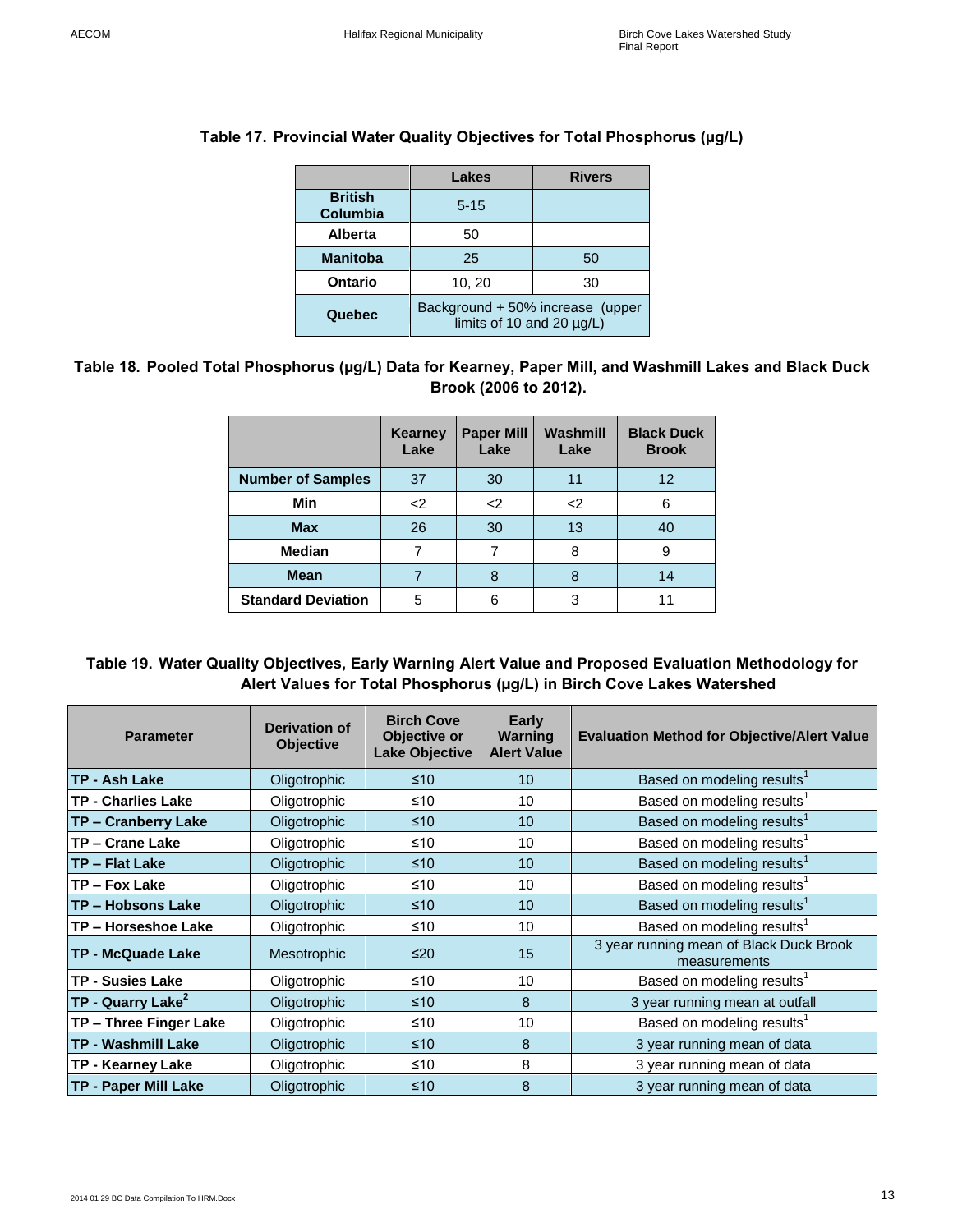<sup>1</sup>No recent water quality data to verify model predicted water quality results. Data should be collected to validate objective and proposed alert value. Until additional data are available, the evaluation is dependent upon modeling and the early warning alert value is based on the

upper TP limit of the oligotrophic state due to uncertainty in the model.<br><sup>2</sup>Only four samples taken. Objective needs to be validated with additional analytical data and proposed alert value confirmed.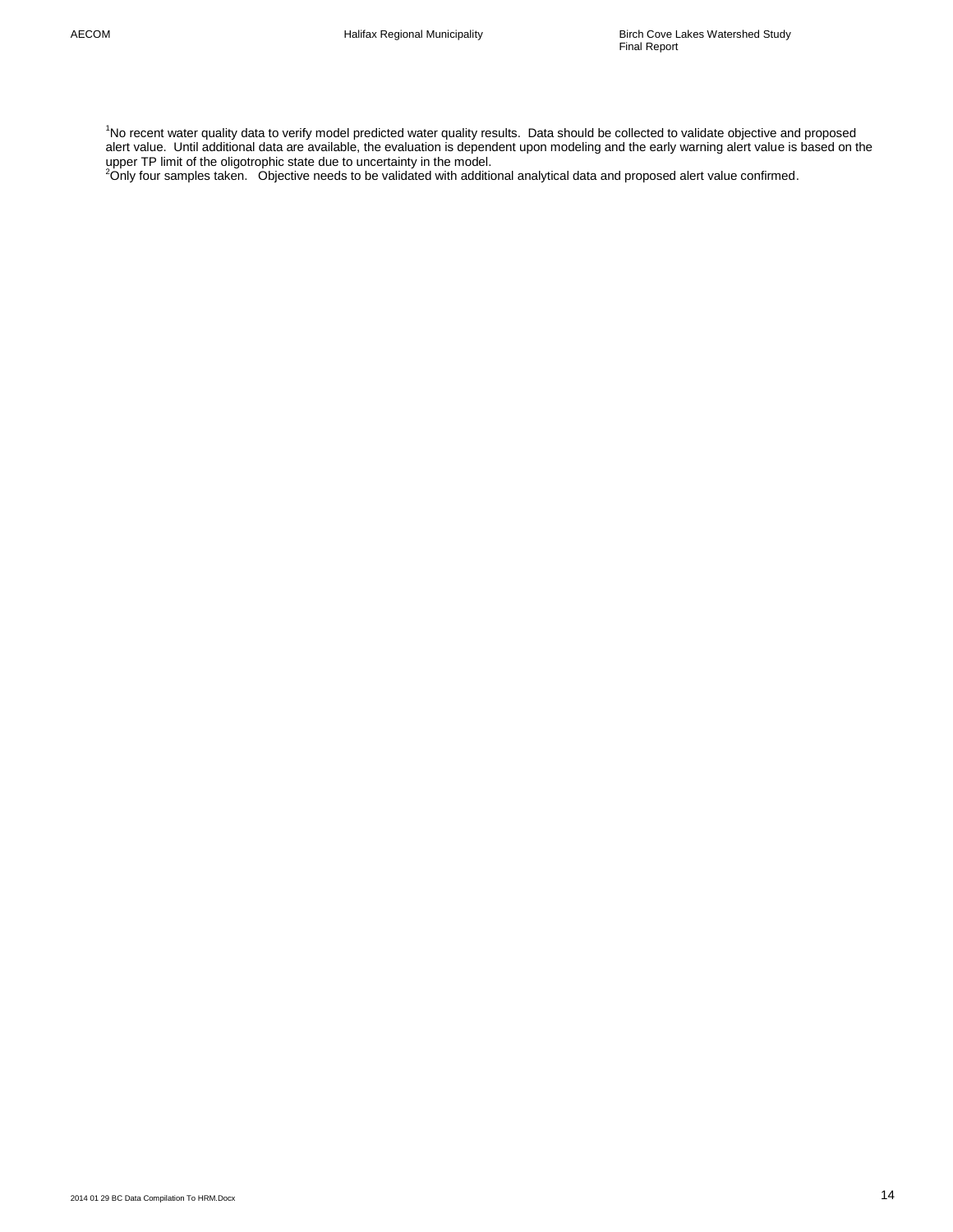## **Table 20. Summary of Existing Land Use Areas used for LCM Modeling**

<span id="page-14-0"></span>

| <b>Land Use</b><br><b>Classification</b>           | Area (ha) |                 |           |        |       |        |                |                     |        |         |               |                         |          |                 |                      |
|----------------------------------------------------|-----------|-----------------|-----------|--------|-------|--------|----------------|---------------------|--------|---------|---------------|-------------------------|----------|-----------------|----------------------|
|                                                    | Ash       | <b>Charlies</b> | Cranberry | Crane  | Flat  | Fox    | <b>Hobsons</b> | Horseshoe   McQuade |        | Quarry  | <b>Susies</b> | <b>Three</b><br>Finger  | Washmill | Kearney         | Paper<br><b>Mill</b> |
| <b>Drainage Basin Area</b><br>(excl. of lake area) | 96.01     | 49.450          | 39.288    | 48.73  | 11.02 | 82.010 | 151.95         | 59.74               | 52.27  | 147.591 | 520.33        | 139.959                 | 308.732  | 556.124 851.315 |                      |
| <b>Land Use 1 - Bedrock</b>                        | 3.381     | 10.021          |           | 0.392  |       | 17.725 | 5.415          |                     |        | 15.950  |               | 24.402                  | 8.482    |                 | 4.639                |
| <b>Land Use 2 - Forest</b>                         | 88.671    | 38.260          | 30.611    | 42.472 | 9.587 | 62.943 | 132.828        | 49.736              |        |         |               | 127.663 373.607 101.448 | 79.411   | 288.185         | 509.527              |
| Land Use 3 - Forest -<br><b>Meadow</b>             | 2.591     |                 | 3.826     | 5.871  | 0.396 |        | 5.282          | 6.226               |        |         | 7.785         | 12.087                  |          | 15.990          | 3.353                |
| <b>Land Use 4 - Wetland</b>                        | 1.365     | 0.346           | 3.210     |        | 1.037 | 1.339  | 7.330          | 2.666               |        | 2.708   | 27.709        | 2.018                   | 16.549   | 2.954           | 21.383               |
| <b>Land Use 5 - Water</b>                          |           | 0.669           | 1.646     |        |       |        | 0.366          | 1.114               | 0.051  | 0.692   | 0.560         | 0.004                   | 3.892    | 1.619           | 10.333               |
| <b>Land Use 6 - Industrial</b>                     |           |                 |           |        |       |        |                |                     |        |         |               |                         |          | 9.803           | 30.205               |
| Land Use 7 -<br><b>Institutional</b>               |           |                 |           |        |       |        |                |                     |        |         | 5.984         |                         |          |                 | 1.912                |
| Land Use 8 -<br><b>Commercial</b>                  |           |                 |           |        |       |        |                |                     |        |         | 55.744        |                         | 5.974    | 1.536           | 22.053               |
| <b>Land Use 9 - Quarry</b>                         |           |                 |           |        |       |        |                |                     |        | 0.578   | 3.952         |                         | 67.432   | 4.179           |                      |
| Land Use 10 -<br>Roadway                           |           |                 |           |        |       |        | 0.729          |                     | 5.972  |         | 26.630        |                         | 36.938   | 53.132          | 104.361              |
| Land Use 11 - High<br><b>Density Residential</b>   |           |                 |           |        |       |        |                |                     |        |         | 16.863        |                         | 62.353   | 11.902          | 59.711               |
| Land Use 12 - Medium<br><b>Density Residential</b> |           | 0.154           |           |        |       |        |                |                     |        |         |               |                         | 16.44    | 24.787          | 75.066               |
| Land Use 13 - Low<br><b>Density Residential</b>    |           |                 |           |        |       |        |                |                     | 46.042 |         |               |                         |          | 138.413         | 4.563                |
| Land Use 14 - Open<br><b>Space</b>                 |           |                 |           |        |       |        |                |                     | 0.203  |         | 1.497         |                         | 11.261   | 3.623           | 4.21                 |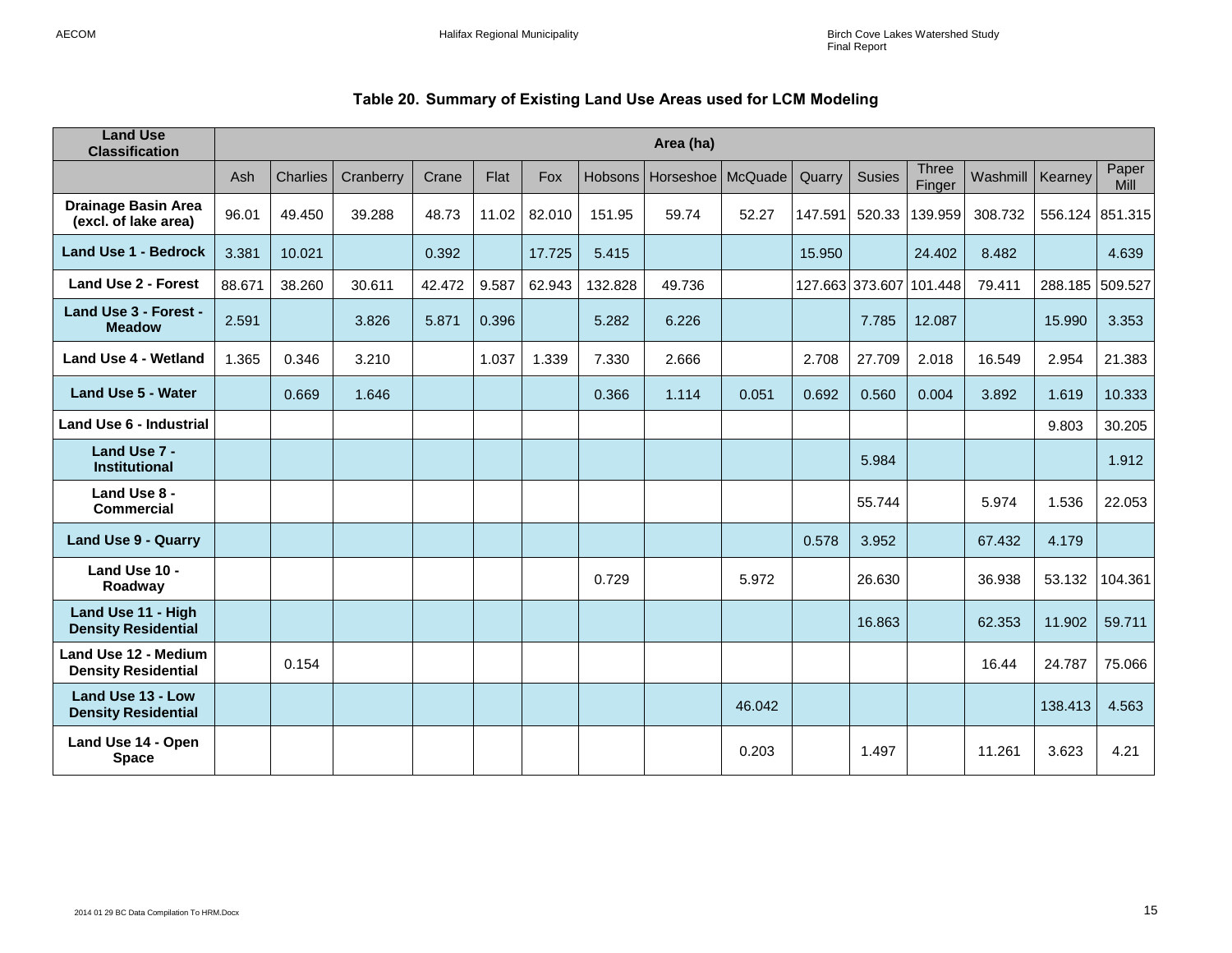|                      | <b>Measured</b><br><b>TP</b> | Scenario 1:<br><b>Existing</b><br><b>Conditions</b> | <b>Scenario 2:</b><br><b>Approved and</b><br><b>Planned</b><br><b>Developments</b> | <b>Scenario 3:</b><br><b>Scenario 2 Plus</b><br>Hwy. 102 West<br><b>Corridor Lands</b> | <b>Scenario 4:</b><br><b>Scenario 3 Minus</b><br><b>Lands within Park</b><br><b>Boundary</b> |
|----------------------|------------------------------|-----------------------------------------------------|------------------------------------------------------------------------------------|----------------------------------------------------------------------------------------|----------------------------------------------------------------------------------------------|
| <b>Ash</b>           | $2^1$                        | 2                                                   | $\overline{2}$                                                                     | $\overline{4}$                                                                         | 2                                                                                            |
| <b>Charlies</b>      | $4^1$                        | 4                                                   | $\overline{4}$                                                                     | 28                                                                                     | 27                                                                                           |
| Cranberry            | 9 <sup>1</sup>               | 4                                                   | 4                                                                                  | 4                                                                                      | 4                                                                                            |
| Crane                | 3 <sup>1</sup>               | 3                                                   | $\mathbf 3$                                                                        | 3                                                                                      | 3                                                                                            |
| Flat                 | 7 <sup>1</sup>               | 3                                                   | 3                                                                                  | 3                                                                                      | 3                                                                                            |
| <b>Fox</b>           | 2 <sup>1</sup>               | 3                                                   | 3                                                                                  | 28                                                                                     | 3                                                                                            |
| <b>Hobsons</b>       | 7 <sup>1</sup>               | 6                                                   | 6                                                                                  | 6                                                                                      | 6                                                                                            |
| <b>Horseshoe</b>     | 18                           | 4                                                   | $\overline{4}$                                                                     | 4                                                                                      | $\overline{4}$                                                                               |
| McQuade <sup>2</sup> | 12 <sub>2</sub>              | 14                                                  | 78                                                                                 | 80                                                                                     | 78                                                                                           |
| Quarry               | $\overline{7}$               | 1                                                   | 1                                                                                  | 5                                                                                      | 3                                                                                            |
| <b>Susies</b>        | <b>NA</b>                    | 4                                                   | $\overline{4}$                                                                     | $\overline{7}$                                                                         | 6                                                                                            |
| <b>Three Finger</b>  | 4 <sup>1</sup>               | 5                                                   | 5                                                                                  | 5                                                                                      | 5                                                                                            |
| Washmill             | $8^3$                        | 6                                                   | 6                                                                                  | 14                                                                                     | 13                                                                                           |
| <b>Kearney</b>       | 7 <sup>3</sup>               | 8                                                   | 12                                                                                 | 15                                                                                     | 14                                                                                           |
| <b>Paper Mill</b>    | $8^3$                        | 9                                                   | 16                                                                                 | 17                                                                                     | 17                                                                                           |

## <span id="page-15-0"></span>**Table 21. Measured and Modeled Ice-Free Lake Phosphorus Concentrations (µg/L) (LCM)**

Notes: <sup>1</sup>Indicates historical water quality data as per Table 9<br><sup>2</sup>No change to land use, lower septic system retention coefficients were modeled in the development scenarios.<br><sup>3</sup>From Table 18 (mean)

*Shading indicates land use changes from development*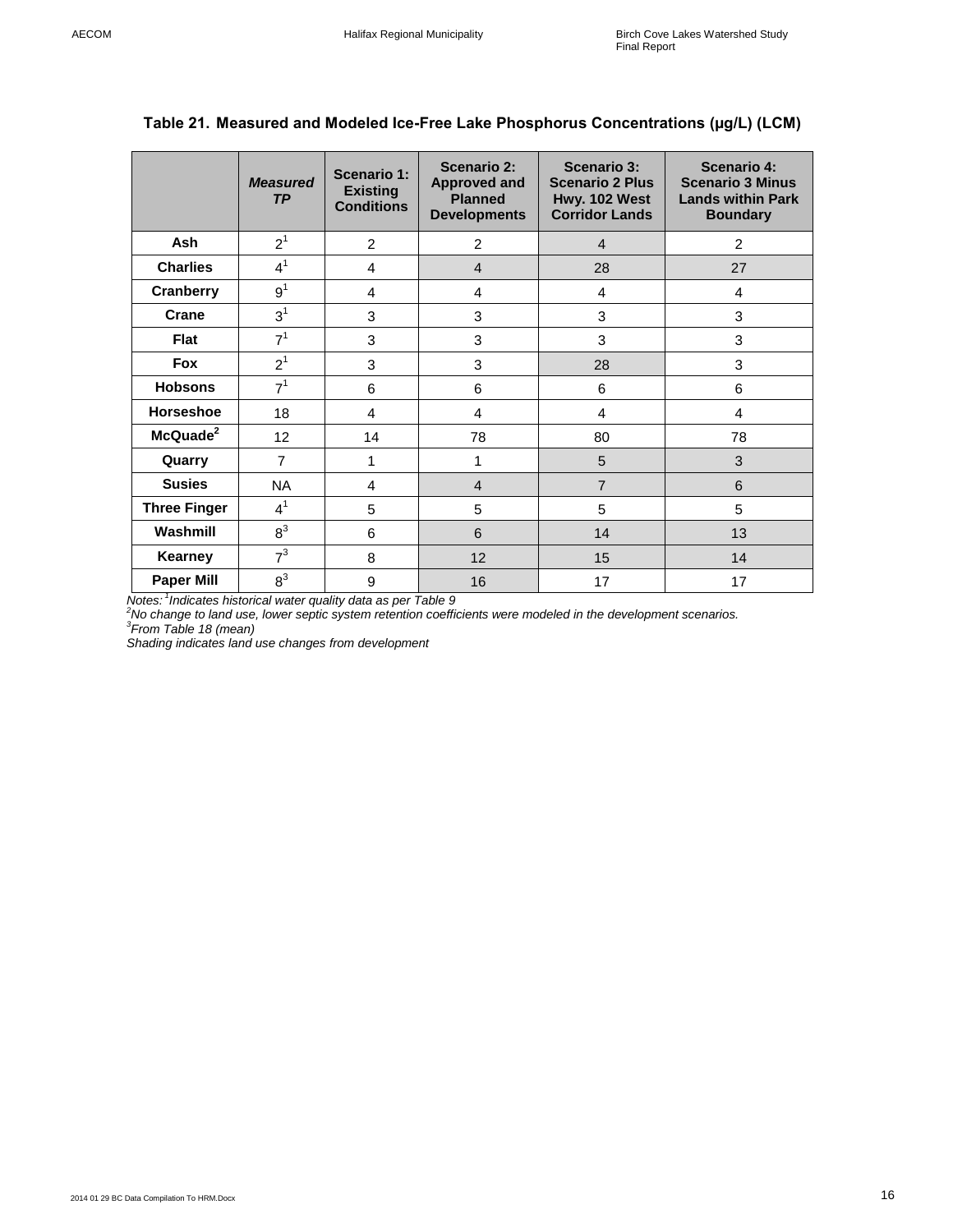## **Table 22. Land Use For Sub-watersheds Showing Percent Changes Relative to Existing Conditions<sup>1</sup>**

<span id="page-16-0"></span>

|                                             |                               | Ash                  |               |                               | <b>Charlies</b>      |                            |                               | <b>Fox</b>           |               |                    | Quarry        |                            |                               | <b>Susies</b> |               |                               | Washmill             |               |                               | Kearney       |                            |                               | <b>Paper Mill</b>    |                            |
|---------------------------------------------|-------------------------------|----------------------|---------------|-------------------------------|----------------------|----------------------------|-------------------------------|----------------------|---------------|--------------------|---------------|----------------------------|-------------------------------|---------------|---------------|-------------------------------|----------------------|---------------|-------------------------------|---------------|----------------------------|-------------------------------|----------------------|----------------------------|
|                                             | $\mathbf{\Omega}$<br>Scenario | $\infty$<br>Scenario | 4<br>Scenario | $\mathbf{\Omega}$<br>Scenario | $\infty$<br>Scenario | $\overline{4}$<br>Scenario | $\mathbf{\Omega}$<br>Scenario | $\infty$<br>Scenario | 4<br>Scenario | $\sim$<br>Scenario | ო<br>Scenario | $\overline{4}$<br>Scenario | $\mathbf{\Omega}$<br>Scenario | ო<br>Scenario | 4<br>Scenario | $\mathbf{\Omega}$<br>Scenario | $\infty$<br>Scenario | 4<br>Scenario | $\mathbf{\Omega}$<br>Scenario | ო<br>Scenario | $\overline{4}$<br>Scenario | $\mathbf{\Omega}$<br>Scenario | $\infty$<br>Scenario | $\overline{4}$<br>Scenario |
| <b>Bedrock</b>                              | 0%                            | $0\%$                | 0%            | 0%                            | $-99%$               | $-99%$                     | 0%                            | -66%                 | 0%            | 0%                 | $-88%$        | $-10%$                     |                               |               |               | 0%                            | $-100%$              | $-97%$        |                               |               |                            | $-93%$                        | $-93%$               | $-93%$                     |
| <b>Forest</b>                               | 0%                            | $-4%$                | 0%            | $-5%$                         | $-27%$               | $-21%$                     | 0%                            | $-45%$               | 0%            | 0%                 | $-76%$        | $-60%$                     | $-3%$                         | $-30%$        | $-22%$        | $-2%$                         | $-85%$               | $-60%$        | $-49%$                        | $-51%$        | $-51%$                     | $-60%$                        | $-60%$               | $-60%$                     |
| <b>Forest - Meadow</b>                      | 0%                            | 0%                   | 0%            |                               |                      |                            |                               |                      |               |                    |               |                            | 0%                            | 0%            | 0%            |                               |                      |               | 0%                            | 0%            | 0%                         | $-15%$                        | $-15%$               | $-15%$                     |
| Wetland                                     | 0%                            | $-4%$                | $0\%$         | 7%                            | 7%                   | $-100%$                    | 0%                            | 4%                   | 0%            | 0%                 | $-16%$        | 0%                         | 0%                            | 0%            | 0%            | 0%                            | $0\%$                | 0%            | 130%                          | 130%          | 130%                       | $-19%$                        | $-19%$               | $-19%$                     |
| Water                                       |                               |                      |               | 2%                            | 2%                   | 58%                        |                               |                      |               | $0\%$              | $1\%$         | 1%                         | 0%                            | $-18%$        | $-15%$        | $-2%$                         | $-2%$                | $-2%$         | $-2%$                         | $-2%$         | $-2%$                      | 4%                            | 4%                   | 4%                         |
| <b>Industrial</b>                           |                               |                      |               |                               |                      |                            |                               |                      |               |                    |               |                            |                               |               |               |                               |                      |               | 0%                            | $0\%$         | 0%                         | 1%                            | 1%                   | 1%                         |
| <b>Institutional</b>                        |                               |                      |               |                               |                      |                            |                               |                      |               |                    |               |                            | 0%                            | 0%            | 0%            |                               |                      |               | <b>NA</b>                     | <b>NA</b>     | <b>NA</b>                  | 1397%                         | 1397%                | 1397%                      |
| <b>Commercial</b>                           |                               |                      |               |                               |                      |                            |                               |                      |               |                    |               |                            | 17%                           | 17%           | 8%            | 0%                            | 0%                   | 0%            | 279%                          | 279%          | 279%                       | 337%                          | 337%                 | 337%                       |
| Quarry                                      |                               |                      |               |                               |                      |                            |                               |                      |               | 0%                 | $-65%$        | $-100%$                    | 0%                            | $-86%$        | $-86%$        | 0%                            | $-90%$               | $-82%$        | 0%                            | $-93%$        | -93%                       |                               |                      |                            |
| Roadway                                     |                               |                      |               |                               |                      |                            |                               |                      |               |                    |               |                            | $0\%$                         | 0%            | 0%            | 0%                            | $0\%$                | 0%            | 37%                           | 37%           | 37%                        | 48%                           | 48%                  | 48%                        |
| <b>High Density</b><br><b>Residential</b>   |                               |                      |               |                               |                      |                            |                               |                      |               |                    |               |                            | $-3%$                         | $-3%$         | $-3%$         | 0%                            | $0\%$                | 0%            | 536%                          | 536%          | 536%                       | 241%                          | 241%                 | 241%                       |
| <b>Medium Density</b><br><b>Residential</b> |                               |                      |               |                               | 1492% 1492% -100%    |                            |                               |                      |               |                    |               |                            |                               |               |               | 11%                           | 11%                  | 11%           | 70%                           | 70%           | 70%                        | 13%                           | 13%                  | 13%                        |
| <b>Low Density</b><br><b>Residential</b>    |                               |                      |               |                               |                      |                            |                               |                      |               |                    |               |                            |                               |               |               |                               |                      |               | 0%                            | 0%            | 0%                         | 0%                            | 0%                   | 0%                         |
| <b>Open Space</b>                           |                               |                      |               |                               |                      |                            |                               |                      |               |                    |               |                            | 0%                            | 0%            | 0%            | 0%                            | 0%                   | 0%            | 20%                           | 20%           | 20%                        | 269%                          | 269%                 | 269%                       |
| <b>Commercial and</b><br><b>Residential</b> |                               | <b>NA</b>            |               |                               | <b>NA</b>            | <b>NA</b>                  |                               | <b>NA</b>            |               |                    | <b>NA</b>     | <b>NA</b>                  |                               | <b>NA</b>     | <b>NA</b>     |                               | <b>NA</b>            | <b>NA</b>     | <b>NA</b>                     | <b>NA</b>     | <b>NA</b>                  |                               |                      |                            |

*Notes: Changes are relative to current land use*

*NA – represents instances in which the previous area was 0.*

l

<sup>&</sup>lt;sup>1</sup> Lakes not listed in this table will have no proposed land use changes over the study period: Cranberry, Crane, Flat, Hobsons, Horseshoe, McQuade, and Three Finger.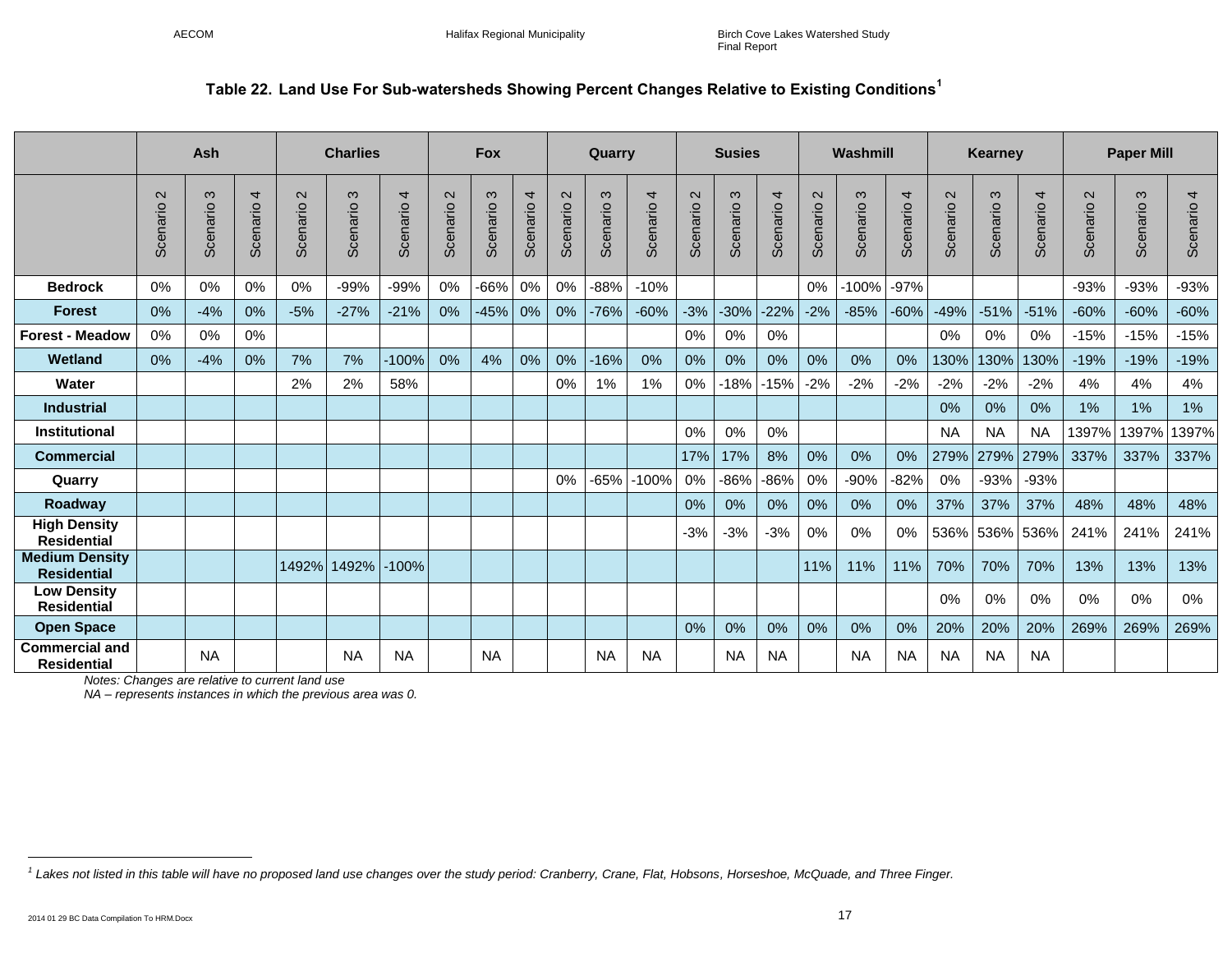|                      | Scenario 3: Scenario 2+<br><b>Scenario 4: Scenario 3</b><br><b>Scenario 2: Approved</b> |                                                  |                               |                                    |                               |                                 |                               |                                                   |  |  |  |  |
|----------------------|-----------------------------------------------------------------------------------------|--------------------------------------------------|-------------------------------|------------------------------------|-------------------------------|---------------------------------|-------------------------------|---------------------------------------------------|--|--|--|--|
|                      | <b>Measured</b><br>TP                                                                   | <b>Scenario 1: Existing</b><br><b>Conditions</b> |                               | and Planned<br><b>Developments</b> |                               | Hwy. 102 West Corridor<br>Lands |                               | <b>Minus Lands within</b><br><b>Park Boundary</b> |  |  |  |  |
|                      |                                                                                         |                                                  | <b>With</b><br><b>Septics</b> | <b>Septics</b><br>Removed          | <b>With</b><br><b>Septics</b> | <b>Septics</b><br>Removed       | <b>With</b><br><b>Septics</b> | <b>Septics</b><br>Removed                         |  |  |  |  |
| Ash                  | 2 <sup>1</sup>                                                                          | 2                                                | $\overline{c}$                |                                    | 3                             |                                 | 2                             |                                                   |  |  |  |  |
| <b>Charlies</b>      | 4 <sup>1</sup>                                                                          | 4                                                | $\overline{4}$                |                                    | 28                            |                                 | 27                            |                                                   |  |  |  |  |
| Cranberry            | 9 <sup>1</sup>                                                                          | 4                                                | 4                             |                                    | 4                             |                                 | 4                             |                                                   |  |  |  |  |
| <b>Crane</b>         | 3 <sup>1</sup>                                                                          | 3                                                | 3                             |                                    | 3                             |                                 | 3                             |                                                   |  |  |  |  |
| Flat                 | 7 <sup>1</sup>                                                                          | 3                                                | 3                             |                                    | 3                             |                                 | 3                             |                                                   |  |  |  |  |
| Fox                  | 2 <sup>1</sup>                                                                          | 3                                                | 3                             |                                    | 28                            |                                 | 3                             |                                                   |  |  |  |  |
| <b>Hobsons</b>       | 7 <sup>1</sup>                                                                          | 6                                                | 6                             |                                    | 6                             |                                 | 6                             |                                                   |  |  |  |  |
| Horseshoe            | 18                                                                                      | 4                                                | 4                             |                                    | 4                             |                                 | 4                             |                                                   |  |  |  |  |
| McQuade <sup>2</sup> | 12                                                                                      | 14                                               | 78 <sup>4</sup>               | 14                                 | 80 <sup>4</sup>               | 14                              | 78 <sup>4</sup>               | 14                                                |  |  |  |  |
| Quarry               | $\overline{7}$                                                                          | 1                                                | 1                             |                                    | 5                             |                                 | 4                             |                                                   |  |  |  |  |
| <b>Susies</b>        | <b>NA</b>                                                                               | 4                                                | 4                             |                                    | $\overline{7}$                |                                 | 6                             |                                                   |  |  |  |  |
| <b>Three Finger</b>  | $4^1$                                                                                   | 5                                                | 5                             |                                    | 5                             |                                 | 5                             |                                                   |  |  |  |  |
| Washmill             | 8 <sup>3</sup>                                                                          | 6                                                | 6                             | 6                                  | 14                            | 14                              | 13                            | 12                                                |  |  |  |  |
| Kearney              | 7 <sup>3</sup>                                                                          | 8                                                | 12                            | $\overline{7}$                     | 15                            | 10                              | 14                            | 9                                                 |  |  |  |  |
| <b>Paper Mill</b>    | $8^3$                                                                                   | 9                                                | 16                            | 14                                 | 17                            | 15                              | 17                            | 15                                                |  |  |  |  |

## <span id="page-17-0"></span>**Table 23. Predicted Effect of Removing Septic Systems on Total Phosphorus Concentrations in Birch Cove Lakes (µg/L)**

*Notes: <sup>1</sup> Indicates historical water quality data as per Table 9 <sup>2</sup>No change to land use, lower septic system retention coefficients were modeled in the development scenarios.*

*3 From Table 18*

*<sup>4</sup>Assumes in the model that McQuade Lake will start to show effect of nutrient loadings from septic systems which in future will retain only 33% of the phosphorus load from septic systems.*

*Shading indicates land use changes from development*

#### **Table 24. Summary of Select Design Storm Outflows for Each Lake (m<sup>3</sup> /sec)**

<span id="page-17-1"></span>

|                                 |             | <b>Scenario 1: Existing</b><br><b>Conditions</b> |        |             | <b>Scenario 2: Approved</b><br>and Planned<br><b>Developments</b> |        |             | Scenario 3: Scenario 2<br>plus Hwy. 102 West<br><b>Corridor Lands</b> |        |             | Scenario 4: Scenario 3<br>minus Lands within<br><b>Park Boundary</b> |        |
|---------------------------------|-------------|--------------------------------------------------|--------|-------------|-------------------------------------------------------------------|--------|-------------|-----------------------------------------------------------------------|--------|-------------|----------------------------------------------------------------------|--------|
| <b>Design Storm</b>             | 100<br>Year | 10 Year                                          | 2 Year | 100<br>Year | 10 Year                                                           | 2 Year | 100<br>Year | 10 Year                                                               | 2 Year | 100<br>Year | 10 Year                                                              | 2 Year |
| Ash Lake                        | 14.54       | 8.39                                             | 2.34   | 14.54       | 8.39                                                              | 2.34   | 15.06       | 8.87                                                                  | 2.52   | 14.54       | 8.39                                                                 | 2.34   |
| <b>Charlies Lake</b>            | 7.65        | 4.67                                             | 1.30   | 7.78        | 4.79                                                              | 1.36   | 8.89        | 5.75                                                                  | 2.20   | 8.79        | 5.68                                                                 | 2.10   |
| <b>Big Cranberry Lake</b>       | 12.93       | 6.66                                             | 2.07   | 12.93       | 6.66                                                              | 2.07   | 12.93       | 6.68                                                                  | 2.08   | 12.93       | 6.66                                                                 | 2.07   |
| <b>Little Cranberry</b>         | 1.79        | 1.01                                             | 0.22   | 1.79        | 1.01                                                              | 0.22   | 1.79        | 1.01                                                                  | 0.22   | 1.79        | 1.01                                                                 | 0.22   |
| <b>Crane Lake</b>               | 8.52        | 4.18                                             | 1.23   | 8.47        | 4.16                                                              | 1.22   | 8.80        | 4.66                                                                  | 1.36   | 8.40        | 4.12                                                                 | 1.20   |
| <b>Flat Lake</b>                | 1.67        | 0.94                                             | 0.30   | 1.65        | 0.94                                                              | 0.29   | 1.65        | 0.94                                                                  | 0.25   | 1.65        | 0.94                                                                 | 0.28   |
| <b>Fox Lake</b>                 | 12.74       | 7.77                                             | 2.28   | 12.74       | 7.77                                                              | 2.28   | 17.30       | 11.49                                                                 | 5.85   | 12.74       | 7.77                                                                 | 2.28   |
| <b>Hobsons Lake</b>             | 13.40       | 6.83                                             | 1.65   | 13.40       | 6.83                                                              | 1.65   | 13.40       | 6.83                                                                  | 1.65   | 13.40       | 6.83                                                                 | 1.65   |
| <b>Little Horseshoe</b><br>Lake | 2.71        | 1.36                                             | 0.30   | 2.71        | 1.36                                                              | 0.30   | 2.71        | 1.36                                                                  | 0.30   | 2.71        | 1.36                                                                 | 0.30   |
| <b>Big Horseshoe</b><br>Lake    | 16.17       | 9.17                                             | 2.57   | 16.17       | 9.17                                                              | 2.57   | 16.17       | 9.17                                                                  | 2.57   | 16.17       | 9.17                                                                 | 2.57   |
| <b>McQuade Lake</b>             | 1.90        | 1.01                                             | 0.63   | 1.90        | 1.01                                                              | 0.63   | 1.90        | 1.01                                                                  | 0.63   | 1.90        | 1.01                                                                 | 0.63   |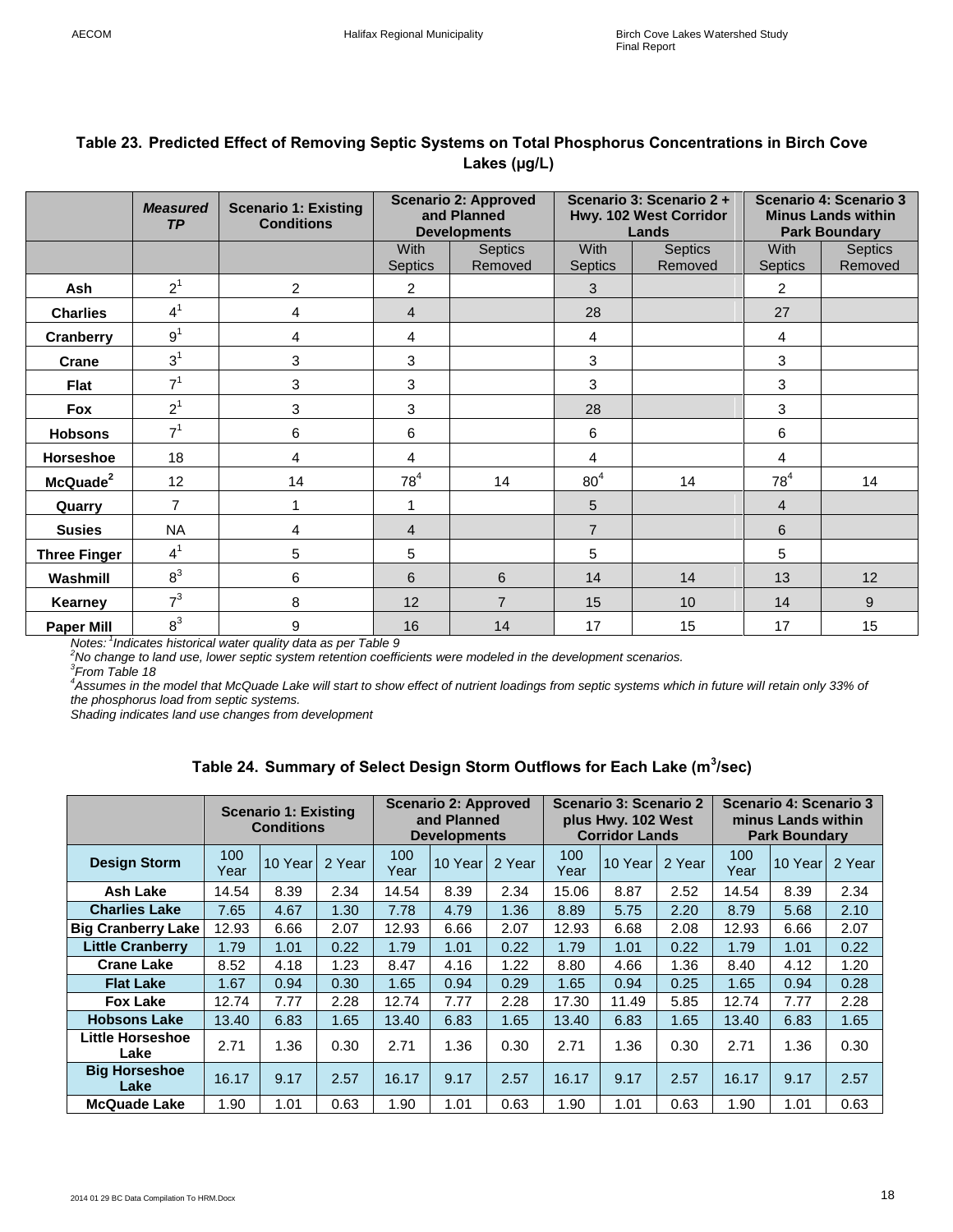|                          |                      | <b>Scenario 1: Existing</b><br><b>Conditions</b> |      |       | <b>Scenario 2: Approved</b><br>and Planned<br><b>Developments</b> |      |       | Scenario 3: Scenario 2<br>plus Hwy. 102 West<br><b>Corridor Lands</b> |       | Scenario 4: Scenario 3<br>minus Lands within<br><b>Park Boundary</b> |       |      |  |
|--------------------------|----------------------|--------------------------------------------------|------|-------|-------------------------------------------------------------------|------|-------|-----------------------------------------------------------------------|-------|----------------------------------------------------------------------|-------|------|--|
| <b>Jack Lake</b>         | 0.13<br>0.18<br>0.48 |                                                  | 0.48 | 0.18  | 0.13                                                              | 0.48 | 0.18  | 0.13                                                                  | 0.48  | 0.18                                                                 | 0.13  |      |  |
| <b>Three Finger Lake</b> | 15.93                | 8.56                                             | 2.15 | 15.93 | 8.56                                                              | 2.15 | 15.93 | 8.56                                                                  | 2.15  | 15.93                                                                | 8.56  | 2.15 |  |
| <b>Susie Lake</b>        | 47.90                | 20.21                                            | 6.20 | 49.17 | 21.50                                                             | 6.37 | 65.65 | 34.30                                                                 | 13.62 | 51.22                                                                | 22.62 | 7.34 |  |
| <b>Quarry Lake</b>       | 45.61                | 18.11                                            | 4.15 | 46.60 | 18.45                                                             | 4.26 | 44.67 | 25.79                                                                 | 12.90 | 48.16                                                                | 19.04 | 4.48 |  |
| <b>Washmill Lake</b>     | 30.33                | 12.97                                            | 4.90 | 30.49 | 13.07                                                             | 4.96 | 34.34 | 18.73                                                                 | 10.66 | 31.43                                                                | 14.36 | 8.32 |  |
| <b>Kearney Lake</b>      | 39.66                | 15.23                                            | 4.52 | 46.24 | 18.77                                                             | 7.62 | 60.66 | 22.93                                                                 | 8.02  | 51.67                                                                | 20.19 | 7.83 |  |
| <b>Paper Mill Lake</b>   | 25.72                | 10.50                                            | 2.06 | 28.72 | 11.34                                                             | 4.39 | 32.55 | 14.23                                                                 | 4.39  | 29.70                                                                | 11.97 | 4.39 |  |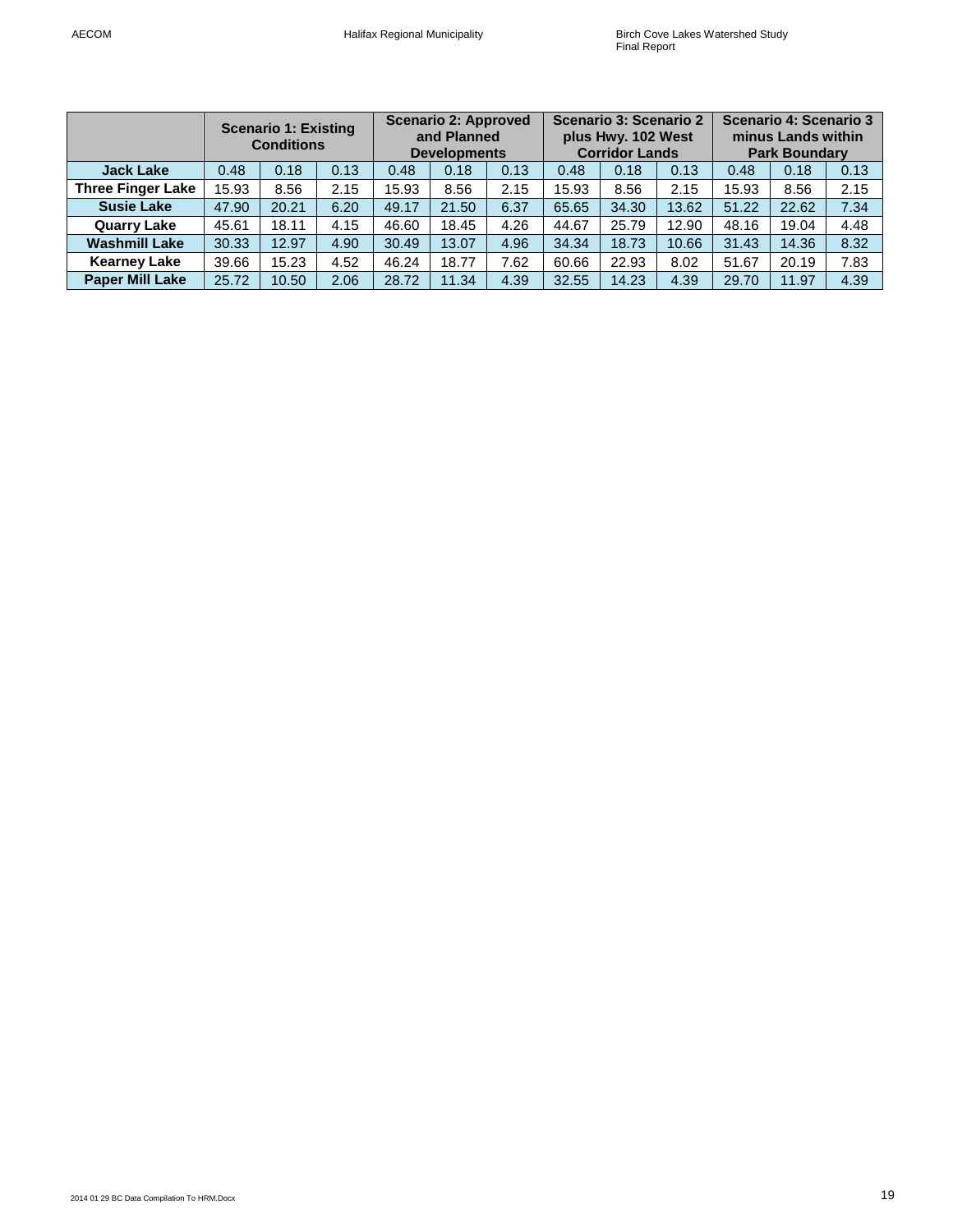#### **Table 25. Percent Changes in Land Use Between the Modeled Scenarios**

A: % Land Use Change from Scenario 1: Existing Conditions to Scenario 2: Approved and Planned Developments B: % Land Use Change from Scenario 2: Approved and Planned Developments to Scenario 3: Scenario 2 plus Hwy. 102 West Corridor Lands C: % Land Use Change from Scenario 2: Approved and Planned Developments to Scenario 4: Scenario 3 minus Lands within the Park Boundary

<span id="page-19-0"></span>

|                          | <b>Forest</b>                                                                                                                                                                                                                                                                     | <b>Grass</b> | <b>Meadow</b> | <b>Bare</b> | <b>Bedrock</b>                                      | Roof  | Quarry  | <b>Pavement</b> | Gravel | Wetland | Water |  |  |  |  |
|--------------------------|-----------------------------------------------------------------------------------------------------------------------------------------------------------------------------------------------------------------------------------------------------------------------------------|--------------|---------------|-------------|-----------------------------------------------------|-------|---------|-----------------|--------|---------|-------|--|--|--|--|
|                          | A: Change in Land use from Scenario 1 to Scenario 2<br><b>Ash Lake</b><br>0.0%<br>0.0%<br>0.0%<br>0.0%<br>0.0%<br>0.0%<br>0.0%<br>0.0%<br>0.0%<br>0.0%<br>0.0%<br><b>Charlies Lake</b><br>1.4%<br>0.8%<br>0.4%<br>0.0%<br>$-2.3%$<br>0.0%<br>0.0%<br>0.0%<br>0.0%<br>0.0%<br>0.0% |              |               |             |                                                     |       |         |                 |        |         |       |  |  |  |  |
|                          |                                                                                                                                                                                                                                                                                   |              |               |             |                                                     |       |         |                 |        |         |       |  |  |  |  |
|                          |                                                                                                                                                                                                                                                                                   |              |               |             |                                                     |       |         |                 |        |         |       |  |  |  |  |
| <b>Cranberry Lake</b>    | 0.0%                                                                                                                                                                                                                                                                              | 0.0%         | 0.0%          | 0.0%        | 0.0%                                                | 0.0%  | 0.0%    | 0.0%            | 0.0%   | 0.0%    | 0.0%  |  |  |  |  |
| <b>Crane Lake</b>        | 0.0%                                                                                                                                                                                                                                                                              | 0.0%         | 0.0%          | 0.0%        | 0.0%                                                | 0.0%  | 0.0%    | 0.0%            | 0.0%   | 0.0%    | 0.0%  |  |  |  |  |
| <b>Flat Lake</b>         | 0.0%                                                                                                                                                                                                                                                                              | 0.0%         | 0.0%          | 0.0%        | 0.0%                                                | 0.0%  | 0.0%    | 0.0%            | 0.0%   | 0.0%    | 0.0%  |  |  |  |  |
| <b>Fox Lake</b>          | 0.0%                                                                                                                                                                                                                                                                              | 0.0%         | 0.0%          | 0.0%        | 0.0%                                                | 0.0%  | 0.0%    | 0.0%            | 0.0%   | 0.0%    | 0.0%  |  |  |  |  |
| <b>Hobsons Lake</b>      | 0.0%                                                                                                                                                                                                                                                                              | 0.0%         | 0.0%          | 0.0%        | 0.0%                                                | 0.0%  | 0.0%    | 0.0%            | 0.0%   | 0.0%    | 0.0%  |  |  |  |  |
| <b>Horseshoe Lake</b>    | 0.0%                                                                                                                                                                                                                                                                              | 0.0%         | 0.0%          | 0.0%        | 0.0%                                                | 0.0%  | 0.0%    | 0.0%            | 0.0%   | 0.0%    | 0.0%  |  |  |  |  |
| <b>McQuade Lake</b>      | 0.0%                                                                                                                                                                                                                                                                              | 0.0%         | 0.0%          | 0.0%        | 0.0%                                                | 0.0%  | 0.0%    | 0.0%            | 0.0%   | 0.0%    | 0.0%  |  |  |  |  |
| <b>Three Finger Lake</b> | 0.0%                                                                                                                                                                                                                                                                              | $0.0\%$      | 0.0%          | 0.0%        | 0.0%                                                | 0.0%  | 0.0%    | 0.0%            | 0.0%   | 0.0%    | 0.0%  |  |  |  |  |
| <b>Susies Lake</b>       | $-1.7%$                                                                                                                                                                                                                                                                           | 0.2%         | 0.0%          | 0.0%        | 0.0%                                                | 0.4%  | 0.0%    | 1.1%            | 0.0%   | 0.0%    | 0.0%  |  |  |  |  |
| <b>Quarry Lake</b>       | 0.0%                                                                                                                                                                                                                                                                              | 0.0%         | 0.0%          | 0.0%        | 0.0%                                                | 0.0%  | 0.0%    | 0.0%            | 0.0%   | 0.0%    | 0.0%  |  |  |  |  |
| <b>Washmill Lake</b>     | $-0.4%$                                                                                                                                                                                                                                                                           | 0.2%         | 0.0%          | 0.0%        | 0.0%                                                | 0.1%  | 0.0%    | 0.1%            | 0.0%   | 0.0%    | 0.0%  |  |  |  |  |
| <b>Kearney Lake</b>      | $-19.9%$                                                                                                                                                                                                                                                                          | 8.4%         | 0.0%          | 0.0%        | 0.0%                                                | 6.1%  | 0.0%    | 5.2%            | 0.2%   | 0.0%    | 0.0%  |  |  |  |  |
| Paper Mill Lake          | $-33.0%$                                                                                                                                                                                                                                                                          | 12.3%        | $-0.1%$       | 0.0%        | $-0.5%$                                             | 9.1%  | 0.0%    | 11.9%           | 0.3%   | 0.0%    | 0.0%  |  |  |  |  |
|                          |                                                                                                                                                                                                                                                                                   |              |               |             | B: Change in Land use from Scenario 2 to Scenario 3 |       |         |                 |        |         |       |  |  |  |  |
| <b>Ash Lake</b>          | $-2.8%$                                                                                                                                                                                                                                                                           | 0.7%         | 0.0%          | 0.0%        | 0.0%                                                | 1.0%  | 0.0%    | 1.2%            | 0.0%   | 0.0%    | 0.0%  |  |  |  |  |
| <b>Charlies Lake</b>     | $-15.3%$                                                                                                                                                                                                                                                                          | 8.3%         | 0.0%          | 0.0%        | $-17.9%$                                            | 11.6% | 0.0%    | 13.3%           | 0.0%   | $-0.2%$ | 0.0%  |  |  |  |  |
| <b>Cranberry Lake</b>    | 0.0%                                                                                                                                                                                                                                                                              | 0.0%         | 0.0%          | 0.0%        | 0.0%                                                | 0.0%  | 0.0%    | 0.0%            | 0.0%   | 0.0%    | 0.0%  |  |  |  |  |
| <b>Crane Lake</b>        | 0.0%                                                                                                                                                                                                                                                                              | 0.0%         | 0.0%          | 0.0%        | 0.0%                                                | 0.0%  | 0.0%    | 0.0%            | 0.0%   | 0.0%    | 0.0%  |  |  |  |  |
| <b>Flat Lake</b>         | 0.0%                                                                                                                                                                                                                                                                              | 0.0%         | 0.0%          | 0.0%        | 0.0%                                                | 0.0%  | 0.0%    | 0.0%            | 0.0%   | 0.0%    | 0.0%  |  |  |  |  |
| <b>Fox Lake</b>          | $-29.5%$                                                                                                                                                                                                                                                                          | 10.4%        | $0.0\%$       | 0.0%        | $-12.2%$                                            | 14.6% | 0.0%    | 16.7%           | 0.0%   | 0.0%    | 0.0%  |  |  |  |  |
| <b>Hobsons Lake</b>      | 0.0%                                                                                                                                                                                                                                                                              | 0.0%         | 0.0%          | 0.0%        | 0.0%                                                | 0.0%  | 0.0%    | 0.0%            | 0.0%   | 0.0%    | 0.0%  |  |  |  |  |
| <b>Horseshoe Lake</b>    | 0.0%                                                                                                                                                                                                                                                                              | 0.0%         | 0.0%          | 0.0%        | 0.0%                                                | 0.0%  | 0.0%    | 0.0%            | 0.0%   | 0.0%    | 0.0%  |  |  |  |  |
| <b>McQuade Lake</b>      | 0.0%                                                                                                                                                                                                                                                                              | 0.0%         | 0.0%          | 0.0%        | 0.0%                                                | 0.0%  | 0.0%    | 0.0%            | 0.0%   | 0.0%    | 0.0%  |  |  |  |  |
| <b>Three Finger Lake</b> | 0.0%                                                                                                                                                                                                                                                                              | 0.0%         | 0.0%          | 0.0%        | 0.0%                                                | 0.0%  | 0.0%    | 0.0%            | 0.0%   | 0.0%    | 0.0%  |  |  |  |  |
| <b>Susies Lake</b>       | $-16.7%$                                                                                                                                                                                                                                                                          | 4.3%         | 0.0%          | 0.0%        | 0.0%                                                | 6.1%  | $-0.6%$ | 6.9%            | 0.0%   | 0.0%    | 0.0%  |  |  |  |  |
| <b>Quarry Lake</b>       | $-49.4%$                                                                                                                                                                                                                                                                          | 14.2%        | 0.0%          | 0.0%        | $-7.1%$                                             | 19.9% | $-0.2%$ | 22.8%           | 0.0%   | $-0.2%$ | 0.0%  |  |  |  |  |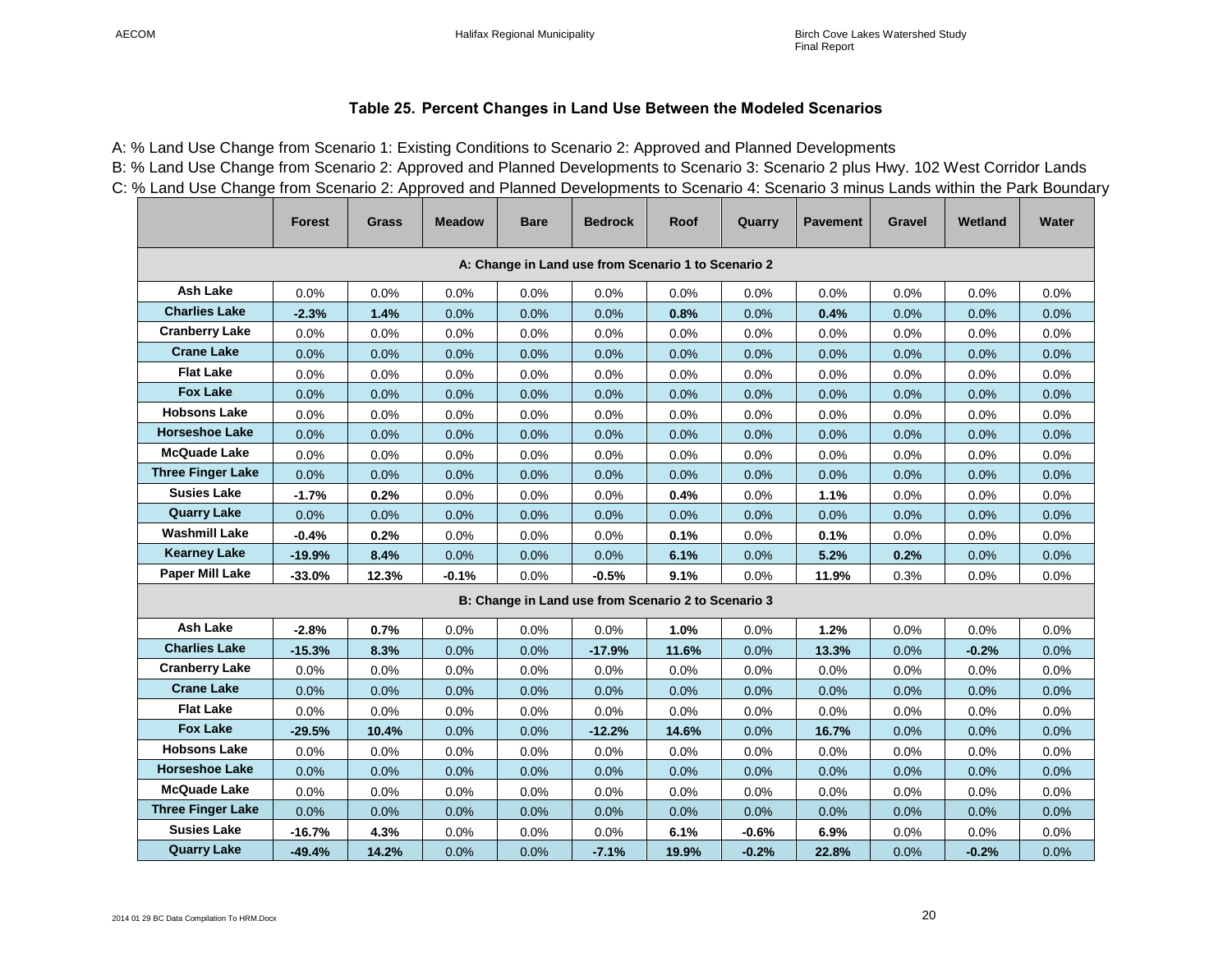|                                                | <b>Forest</b> | <b>Grass</b> | <b>Meadow</b> | <b>Bare</b> | <b>Bedrock</b> | Roof  | Quarry   | <b>Pavement</b> | <b>Gravel</b> | Wetland | Water |  |  |  |
|------------------------------------------------|---------------|--------------|---------------|-------------|----------------|-------|----------|-----------------|---------------|---------|-------|--|--|--|
| <b>Washmill Lake</b>                           | $-20.8%$      | 10.6%        | 0.0%          | 0.0%        | $-2.7%$        | 14.9% | $-19.1%$ | 17.0%           | 0.0%          | 0.0%    | 0.0%  |  |  |  |
| <b>Kearney Lake</b>                            | $-0.9%$       | 0.4%         | 0.0%          | 0.0%        | 0.0%           | 0.5%  | $-0.6%$  | 0.6%            | 0.0%          | 0.0%    | 0.0%  |  |  |  |
| <b>Paper Mill Lake</b>                         | 0.0%          | 0.0%         | 0.0%          | 0.0%        | 0.0%           | 0.0%  | $0.0\%$  | 0.0%            | 0.0%          | 0.0%    | 0.0%  |  |  |  |
| C: Change in Land use Scenario 2 to Scenario 4 |               |              |               |             |                |       |          |                 |               |         |       |  |  |  |
| <b>Ash Lake</b>                                | 0.0%          | 0.0%         | $0.0\%$       | 0.0%        | 0.0%           | 0.0%  | 0.0%     | 0.0%            | 0.0%          | 0.0%    | 0.0%  |  |  |  |
| <b>Charlies Lake</b>                           | $-12.6%$      | 5.1%         | 0.0%          | 0.0%        | $-7.9%$        | 7.2%  | 0.0%     | 8.2%            | 0.0%          | $-0.2%$ | 0.0%  |  |  |  |
| <b>Cranberry Lake</b>                          | 0.0%          | 0.0%         | 0.0%          | 0.0%        | 0.0%           | 0.0%  | 0.0%     | 0.0%            | 0.0%          | 0.0%    | 0.0%  |  |  |  |
| <b>Crane Lake</b>                              | 0.0%          | 0.0%         | 0.0%          | 0.0%        | 0.0%           | 0.0%  | 0.0%     | 0.0%            | 0.0%          | 0.0%    | 0.0%  |  |  |  |
| <b>Flat Lake</b>                               | 0.0%          | 0.0%         | 0.0%          | 0.0%        | 0.0%           | 0.0%  | 0.0%     | 0.0%            | 0.0%          | 0.0%    | 0.0%  |  |  |  |
| <b>Fox Lake</b>                                | 0.0%          | 0.0%         | 0.0%          | 0.0%        | 0.0%           | 0.0%  | 0.0%     | 0.0%            | 0.0%          | 0.0%    | 0.0%  |  |  |  |
| <b>Hobsons Lake</b>                            | 0.0%          | 0.0%         | 0.0%          | 0.0%        | 0.0%           | 0.0%  | 0.0%     | 0.0%            | $0.0\%$       | 0.0%    | 0.0%  |  |  |  |
| <b>Horseshoe Lake</b>                          | 0.0%          | 0.0%         | 0.0%          | 0.0%        | 0.0%           | 0.0%  | 0.0%     | 0.0%            | 0.0%          | 0.0%    | 0.0%  |  |  |  |
| <b>McQuade Lake</b>                            | 0.0%          | 0.0%         | 0.0%          | 0.0%        | 0.0%           | 0.0%  | 0.0%     | 0.0%            | 0.0%          | 0.0%    | 0.0%  |  |  |  |
| <b>Three Finger Lake</b>                       | 0.0%          | 0.0%         | 0.0%          | 0.0%        | 0.0%           | 0.0%  | 0.0%     | 0.0%            | 0.0%          | 0.0%    | 0.0%  |  |  |  |
| <b>Susies Lake</b>                             | $-3.1%$       | 0.8%         | 0.0%          | $0.0\%$     | 0.0%           | 1.1%  | 0.0%     | 1.2%            | $0.0\%$       | 0.0%    | 0.0%  |  |  |  |
| <b>Quarry Lake</b>                             | $-2.0%$       | 0.9%         | 0.0%          | $0.0\%$     | $-1.6%$        | 1.3%  | 0.0%     | 1.5%            | 0.0%          | 0.0%    | 0.0%  |  |  |  |
| <b>Washmill Lake</b>                           | $-14.4%$      | 8.6%         | 0.0%          | $0.0\%$     | $-2.6%$        | 12.1% | $-17.4%$ | 13.8%           | $0.0\%$       | 0.0%    | 0.0%  |  |  |  |
| <b>Kearney Lake</b>                            | $-0.9%$       | 0.4%         | 0.0%          | 0.0%        | 0.0%           | 0.5%  | $-0.6%$  | 0.6%            | 0.0%          | 0.0%    | 0.0%  |  |  |  |
| Paper Mill Lake                                | 0.0%          | 0.0%         | 0.0%          | 0.0%        | 0.0%           | 0.0%  | 0.0%     | 0.0%            | 0.0%          | 0.0%    | 0.0%  |  |  |  |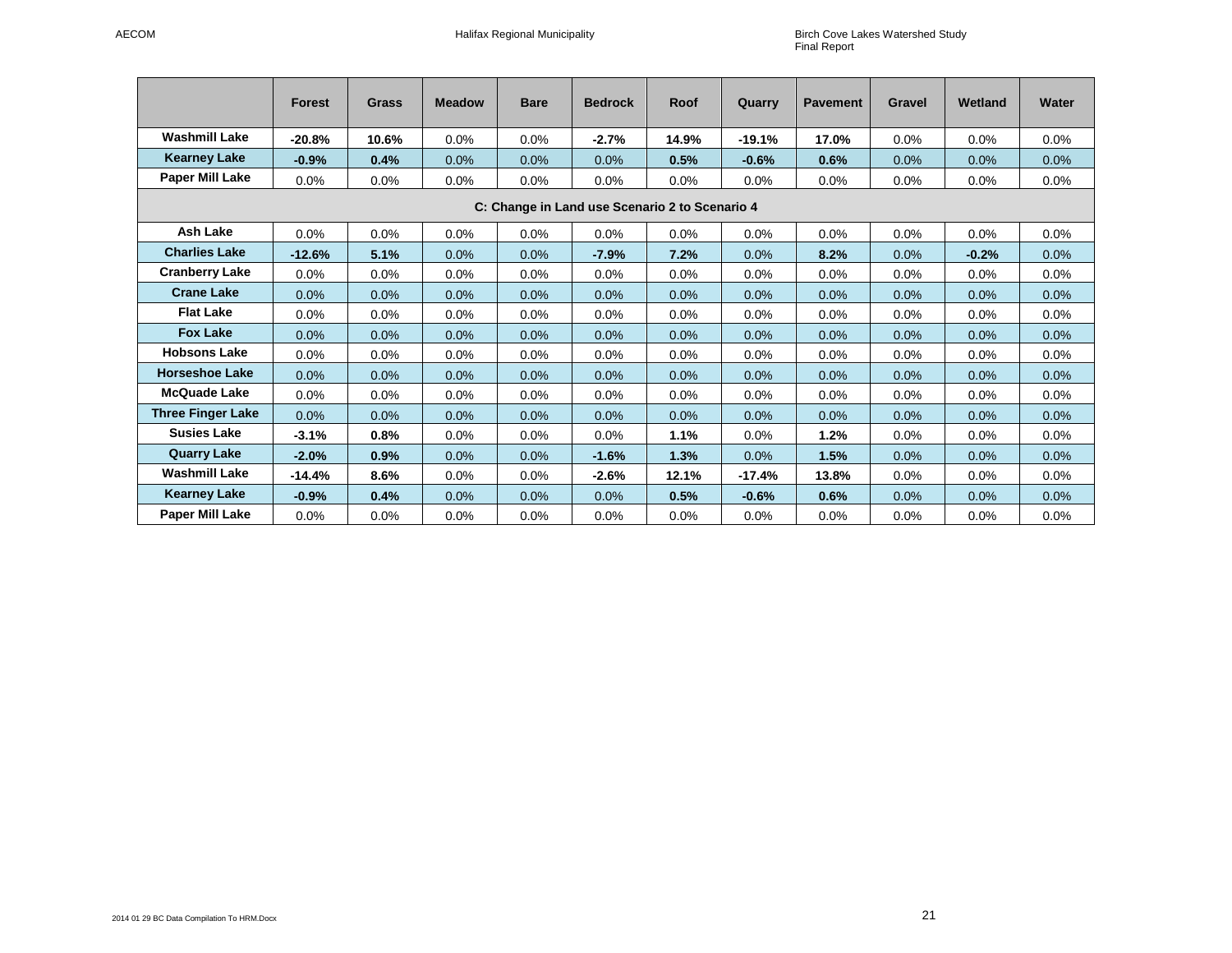| Lake                | <b>Measured</b><br><b>TSS</b> | Scenario 1:<br><b>Existing</b><br><b>Conditions</b> | Scenario 2:<br>Approved and<br><b>Planned</b><br><b>Developments</b> | <b>Scenario 2</b><br>with SWM <sup>1</sup> | <b>Scenario 3:</b><br><b>Scenario 2</b><br>plus Hwy.<br><b>102 West</b><br><b>Corridor</b><br>Lands | <b>Scenario 3</b><br>with SWM <sup>1</sup> | <b>Scenario 4:</b><br>Scenario3<br><b>Minus</b><br>Lands<br><b>Within Park</b><br><b>Boundary</b> | Scenario 4<br>with SWM <sup>1</sup> |
|---------------------|-------------------------------|-----------------------------------------------------|----------------------------------------------------------------------|--------------------------------------------|-----------------------------------------------------------------------------------------------------|--------------------------------------------|---------------------------------------------------------------------------------------------------|-------------------------------------|
| <b>Ash</b>          |                               | 5.7                                                 | 5.7                                                                  |                                            | 6.2                                                                                                 | 5.8                                        | 5.7                                                                                               |                                     |
| <b>Charlies</b>     |                               | 4.1                                                 | 4.3                                                                  | 4.2                                        | 6.8                                                                                                 | 4.7                                        | 6.1                                                                                               | 4.5                                 |
| <b>Cranberry</b>    |                               | 3.2                                                 | 3.2                                                                  |                                            | 3.2                                                                                                 |                                            | 3.2                                                                                               |                                     |
| Crane               |                               | 3.3                                                 | 3.3                                                                  |                                            | 3.3                                                                                                 |                                            | 3.3                                                                                               |                                     |
| <b>Flat</b>         |                               | 1.5                                                 | 1.5                                                                  |                                            | 1.5                                                                                                 |                                            | 1.5                                                                                               |                                     |
| Fox                 |                               | 5.7                                                 | 5.7                                                                  |                                            | 9.7                                                                                                 | 6.5                                        | 5.7                                                                                               |                                     |
| <b>Hobsons</b>      |                               | 2.6                                                 | 2.6                                                                  |                                            | 2.6                                                                                                 |                                            | 2.6                                                                                               |                                     |
| <b>Horseshoe</b>    | 2.6                           | 3.8                                                 | 3.8                                                                  |                                            | 3.8                                                                                                 |                                            | 3.8                                                                                               |                                     |
| <b>McQuade</b>      | 1.8                           | 5.7                                                 | 5.7                                                                  |                                            | 5.7                                                                                                 |                                            | 5.7                                                                                               |                                     |
| <b>Three Finger</b> |                               | 3.5                                                 | 3.5                                                                  |                                            | 3.5                                                                                                 |                                            | 3.5                                                                                               |                                     |
| <b>Susies</b>       | 1.3                           | 5.5                                                 | 5.7                                                                  | 5.5                                        | 7.2                                                                                                 | 5.8                                        | 6.0                                                                                               | 5.6                                 |
| Quarry              |                               | 6.1                                                 | 6.2                                                                  | 6.1                                        | 9.8                                                                                                 | 6.8                                        | 6.7                                                                                               | 6.2                                 |
| Washmill            | 3.0                           | 7.1                                                 | 7.2                                                                  | 7.1                                        | 10.7                                                                                                | 7.8                                        | 8.7                                                                                               | 7.4                                 |
| Kearney             | 3.3                           | 7.7                                                 | 8.9                                                                  | 8.0                                        | 12.0                                                                                                | 8.6                                        | 10.1                                                                                              | 8.2                                 |
| <b>Paper Mill</b>   | 3.2                           | 7.0                                                 | 10.4                                                                 | 7.7                                        | 12.6                                                                                                | 8.1                                        | 11.2                                                                                              | 7.8                                 |

## <span id="page-21-0"></span>**Table 26. Modeled Ice Free and Measured Lake TSS Concentrations (mg/L) (SWMM)**

*<sup>1</sup>SWM removal rates assume an 80% reduction in TSS*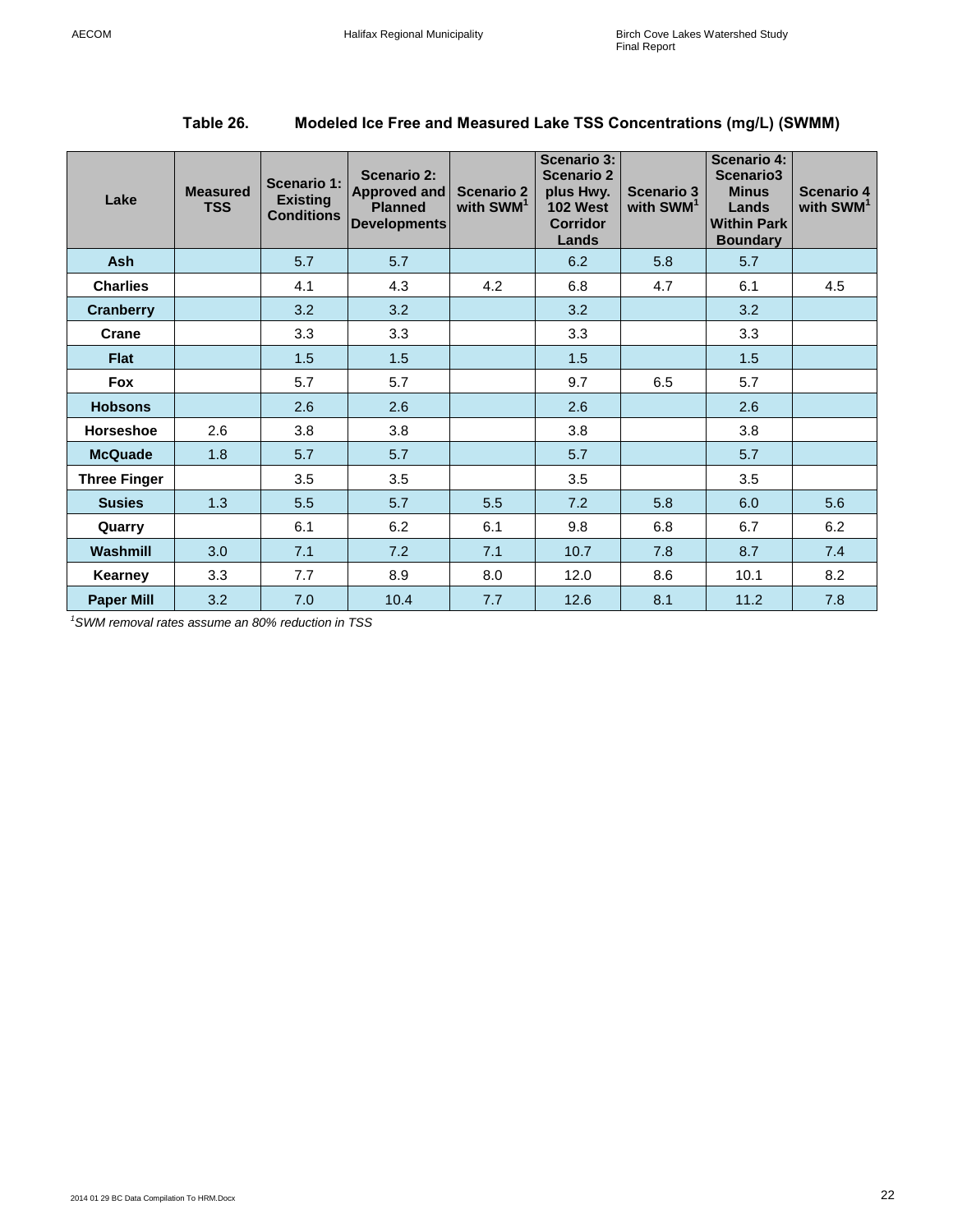|  | Table 27. Modeled TSS Mass (kg/yr) |  |  |  |
|--|------------------------------------|--|--|--|
|--|------------------------------------|--|--|--|

<span id="page-22-0"></span>

| Lake                          | Scenario 1:<br><b>Existing</b><br><b>Conditions</b> | <b>Scenario 2:</b><br><b>Approved and</b><br><b>Planned</b><br><b>Developments</b><br>(% increase)<br>over Existing<br><b>Conditions)</b> |      | <b>Scenario 2:</b><br>with SWM $^1$ (%<br>increase over<br><b>Existing</b><br><b>Conditions)</b> |               | <b>Scenario 2:</b><br><b>Predicted</b><br><b>Mass</b><br><b>Removed</b><br>by SWM <sup>1</sup> | <b>Scenario 3:</b><br><b>Scenario 2 plus</b><br>Hgy. 102 West<br><b>Corridor Lands</b><br>(% increase)<br>over Existing<br><b>Conditions)</b> |      | <b>Scenario 3:</b><br>with SWM (%<br>increase over<br><b>Existing</b><br><b>Conditions)</b> |               | <b>Scenario 3:</b><br><b>Predicted</b><br><b>Mass</b><br><b>Removed</b><br>by SWM1 | <b>Scenario 4:</b><br><b>Scenario 3</b><br>minus Lands<br><b>Within Park</b><br><b>Boundary (%</b><br>increase over<br><b>Existing</b><br><b>Conditions)</b> |      | <b>Scenario 4:</b><br>with SWM (%<br>increase over<br><b>Existing</b><br><b>Conditions)</b> |      | <b>Scenario 4:</b><br><b>Predicted</b><br><b>Mass</b><br>Removed<br>by SWM <sup>1</sup> |
|-------------------------------|-----------------------------------------------------|-------------------------------------------------------------------------------------------------------------------------------------------|------|--------------------------------------------------------------------------------------------------|---------------|------------------------------------------------------------------------------------------------|-----------------------------------------------------------------------------------------------------------------------------------------------|------|---------------------------------------------------------------------------------------------|---------------|------------------------------------------------------------------------------------|--------------------------------------------------------------------------------------------------------------------------------------------------------------|------|---------------------------------------------------------------------------------------------|------|-----------------------------------------------------------------------------------------|
|                               | <b>KG/Year</b>                                      | <b>KG/Year</b>                                                                                                                            | $\%$ | <b>KG/Year</b>                                                                                   | $\frac{0}{0}$ | <b>KG/Year</b>                                                                                 | <b>KG/Year</b>                                                                                                                                | %    | <b>KG/Year</b>                                                                              | $\frac{0}{0}$ | <b>KG/Year</b>                                                                     | <b>KG/Year</b>                                                                                                                                               | $\%$ | <b>KG/Year</b>                                                                              | $\%$ | <b>KG/Year</b>                                                                          |
| Ash                           | 33,958                                              | 33,958                                                                                                                                    |      |                                                                                                  |               |                                                                                                | 36,746                                                                                                                                        |      | 34,516                                                                                      |               | 2,231                                                                              | 33,958                                                                                                                                                       |      |                                                                                             |      |                                                                                         |
| <b>Charlies</b>               | 11,261                                              | 11,746                                                                                                                                    | 4%   | 11,358                                                                                           | 1%            | 388                                                                                            | 17,088                                                                                                                                        | 52%  | 12,426                                                                                      | 10%           | 4,661                                                                              | 15,619                                                                                                                                                       | 39%  | 12,133                                                                                      | 8%   | 3,487                                                                                   |
| Cranberry                     | 64,039                                              | 64,039                                                                                                                                    |      |                                                                                                  |               |                                                                                                | 64,039                                                                                                                                        |      |                                                                                             |               |                                                                                    | 64,039                                                                                                                                                       |      |                                                                                             |      |                                                                                         |
| Crane                         | 13,625                                              | 13.625                                                                                                                                    |      |                                                                                                  |               |                                                                                                | 13,625                                                                                                                                        |      |                                                                                             |               |                                                                                    | 13.625                                                                                                                                                       |      |                                                                                             |      |                                                                                         |
| <b>Flat</b>                   | 2,608                                               | 2,608                                                                                                                                     |      |                                                                                                  |               |                                                                                                | 2,608                                                                                                                                         |      |                                                                                             |               |                                                                                    | 2,608                                                                                                                                                        |      |                                                                                             |      |                                                                                         |
| <b>Fox</b>                    | 24,552                                              | 24,552                                                                                                                                    |      |                                                                                                  |               |                                                                                                | 40,063                                                                                                                                        | 63%  | 27,654                                                                                      | 13%           | 12,408                                                                             | 24,552                                                                                                                                                       |      |                                                                                             |      |                                                                                         |
| <b>Hobsons</b>                | 38,825                                              | 38.825                                                                                                                                    |      |                                                                                                  |               |                                                                                                | 38,825                                                                                                                                        |      |                                                                                             |               |                                                                                    | 38,825                                                                                                                                                       |      |                                                                                             |      |                                                                                         |
| <b>Horseshoe</b>              | 54,083                                              | 54,083                                                                                                                                    |      |                                                                                                  |               |                                                                                                | 54,083                                                                                                                                        |      |                                                                                             |               |                                                                                    | 54,083                                                                                                                                                       |      |                                                                                             |      |                                                                                         |
| Kearney                       | 282,349                                             | 335,365                                                                                                                                   | 19%  | 292,952                                                                                          | 4%            | 42,412                                                                                         | 477,209                                                                                                                                       | 69%  | 321,321                                                                                     | 14%           | 155,888                                                                            | 380,931                                                                                                                                                      | 35%  | 302,066                                                                                     | 7%   | 78,865                                                                                  |
| <b>McQuade</b>                | 33,954                                              | 33.954                                                                                                                                    |      |                                                                                                  |               |                                                                                                | 33,954                                                                                                                                        |      |                                                                                             |               |                                                                                    | 33,954                                                                                                                                                       |      |                                                                                             |      |                                                                                         |
| <b>Three</b><br><b>Finger</b> | 49,888                                              | 49.888                                                                                                                                    |      |                                                                                                  |               |                                                                                                | 49,888                                                                                                                                        |      |                                                                                             |               |                                                                                    | 49,888                                                                                                                                                       |      |                                                                                             |      |                                                                                         |
| <b>Susies</b>                 | 178,283                                             | 186,476                                                                                                                                   | 5%   | 179,922                                                                                          | 1%            | 6,554                                                                                          | 252,533                                                                                                                                       | 42%  | 193,133                                                                                     | 8%            | 59,400                                                                             | 197,195                                                                                                                                                      | 11%  | 182,065                                                                                     | 2%   | 15,130                                                                                  |
| Quarry                        | 214,027                                             | 220,182                                                                                                                                   | 3%   | 215,258                                                                                          | 1%            | 4,924                                                                                          | 363,644                                                                                                                                       | 70%  | 243,950                                                                                     | 14%           | 119,694                                                                            | 232,729                                                                                                                                                      | 9%   | 217,767                                                                                     | 2%   | 14,962                                                                                  |
| Washmill                      | 289,568                                             | 296,273                                                                                                                                   | 2%   | 290,909                                                                                          | 0%            | 5,364                                                                                          | 490,977                                                                                                                                       | 70%  | 329,850                                                                                     | 14%           | 161,127                                                                            | 359,081                                                                                                                                                      | 24%  | 303,471                                                                                     | 5%   | 55,610                                                                                  |
| Kearney                       | 282,349                                             | 335,365                                                                                                                                   | 19%  | 292,952                                                                                          | 4%            | 42,412                                                                                         | 477,209                                                                                                                                       | 69%  | 321,321                                                                                     | 14%           | 155,888                                                                            | 380,931                                                                                                                                                      | 35%  | 302,066                                                                                     | 7%   | 78,865                                                                                  |
| <b>Paper Mill</b>             | 238,586                                             | 506,629                                                                                                                                   | 112% | 292,194                                                                                          | 22%           | 214,435                                                                                        | 685,822                                                                                                                                       | 187% | 328,033                                                                                     | 37%           | 357,789                                                                            | 608,799                                                                                                                                                      | 155% | 312,628                                                                                     | 31%  | 296,171                                                                                 |

*<sup>1</sup>SWM removal rates assume an 80% reduction in TSS*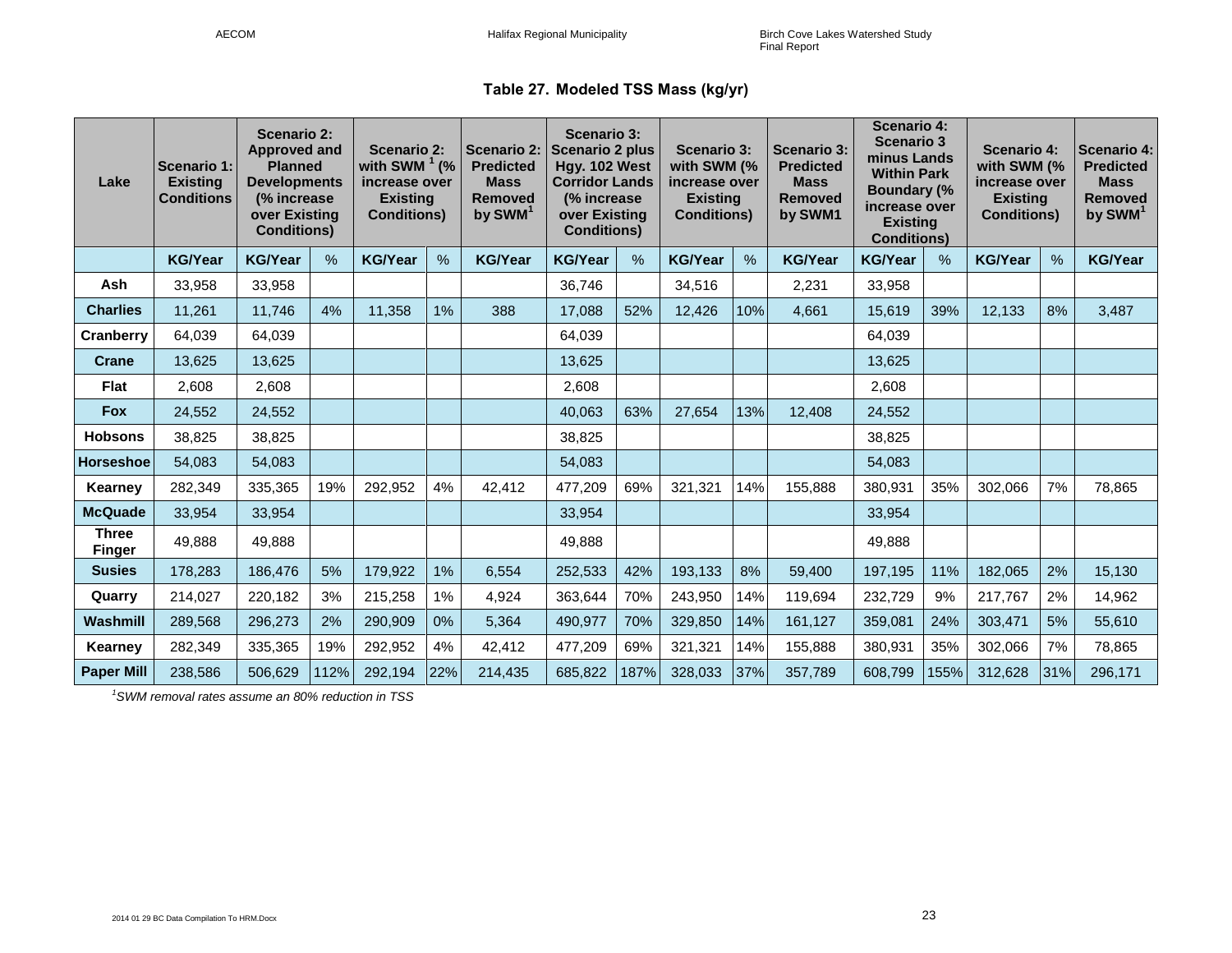| Lake                | <b>Measured</b><br><b>Concentration</b> | <b>Scenario 1:</b><br><b>Existing</b><br><b>Conditions</b> | <b>Scenario 2:</b><br><b>Approved</b><br>and<br><b>Planned</b><br>Develop-<br>ments | <b>Scenario 2</b><br>with SWM <sup>2</sup> | <b>Scenario 3:</b><br><b>Scenario 2</b><br>plus Hwy.<br><b>102 West</b><br><b>Corridor</b><br>Lands | <b>Scenario 3</b><br>with SWM <sup>2</sup> | <b>Scenario 4:</b><br><b>Scenario 3</b><br>minus<br>Lands<br><b>Within Park</b><br><b>Boundary</b> | Scenario 4<br>with SWM <sup>2</sup> |
|---------------------|-----------------------------------------|------------------------------------------------------------|-------------------------------------------------------------------------------------|--------------------------------------------|-----------------------------------------------------------------------------------------------------|--------------------------------------------|----------------------------------------------------------------------------------------------------|-------------------------------------|
| <b>Ash</b>          | 2 <sup>1</sup>                          | 6                                                          | $6\phantom{1}6$                                                                     |                                            | 6                                                                                                   | 6                                          | 6                                                                                                  |                                     |
| <b>Charlies</b>     | 4 <sup>1</sup>                          | 4                                                          | 5                                                                                   | 5                                          | $\overline{7}$                                                                                      | 6                                          | 6                                                                                                  | 5                                   |
| <b>Cranberry</b>    | 9 <sup>1</sup>                          | 3                                                          | 3                                                                                   |                                            | $\overline{3}$                                                                                      |                                            | 3                                                                                                  |                                     |
| Crane               | 3 <sup>1</sup>                          | 3                                                          | 3                                                                                   |                                            | 3                                                                                                   |                                            | 3                                                                                                  |                                     |
| <b>Flat</b>         | 7 <sup>1</sup>                          | $\overline{2}$                                             | $\overline{2}$                                                                      |                                            | 2                                                                                                   |                                            | $\overline{2}$                                                                                     |                                     |
| <b>Fox</b>          | $2^1$                                   | 6                                                          | 6                                                                                   |                                            | 10                                                                                                  | 8                                          | 6                                                                                                  |                                     |
| <b>Hobsons</b>      | 7 <sup>1</sup>                          | 3                                                          | 3                                                                                   |                                            | 3                                                                                                   |                                            | $\overline{3}$                                                                                     |                                     |
| Horseshoe           | 18                                      | 4                                                          | 4                                                                                   |                                            | 4                                                                                                   |                                            | 4                                                                                                  |                                     |
| <b>McQuade</b>      | 12 <sup>3</sup>                         | 6                                                          | $6\phantom{1}6$                                                                     |                                            | 6                                                                                                   |                                            | 6                                                                                                  |                                     |
| <b>Three Finger</b> | 4 <sup>1</sup>                          | 3                                                          | 3                                                                                   |                                            | 3                                                                                                   |                                            | 3                                                                                                  |                                     |
| <b>Susies</b>       |                                         | 6                                                          | 6                                                                                   | 6                                          | $\overline{7}$                                                                                      | $\overline{7}$                             | 6                                                                                                  | 6                                   |
| Quarry              | $\overline{7}$                          | 6                                                          | 6                                                                                   | 6                                          | 10                                                                                                  | 8                                          | $\overline{7}$                                                                                     | $\overline{7}$                      |
| Washmill            | 8 <sup>3</sup>                          | $\overline{7}$                                             | $\overline{7}$                                                                      | $\overline{7}$                             | 10                                                                                                  | 9                                          | 9                                                                                                  | 8                                   |
| Kearney             | $8^3$                                   | 8                                                          | 9                                                                                   | 9                                          | 13                                                                                                  | 10 <sup>1</sup>                            | 11                                                                                                 | 9                                   |
| <b>Paper Mill</b>   | 7 <sup>3</sup>                          | $\overline{7}$                                             | 10                                                                                  | 9                                          | 13                                                                                                  | 10                                         | 11                                                                                                 | 9                                   |

## <span id="page-23-0"></span>**Table 28. Modeled Ice Free and Measured Lake TP Concentrations (µg/L)**

<span id="page-23-1"></span>*Notes: <sup>1</sup> Indicates historical water quality data as per Table 9; <sup>2</sup>SWM removal rates assume a 50% reduction in TP; <sup>3</sup> From Table 18*

#### **Table 29. Predicted Trophic States using Modified LCM and SWMM**

|                                                                                                      | <b>Current</b><br><b>Trophic State</b> | Scenario 1:<br><b>Existing</b><br><b>Conditions</b>                       |                                              | Scenario 2:<br>Approved and<br><b>Planned</b><br><b>Developments</b> |             | Scenario 3: Scenario<br>2 plus HWY 102<br><b>West Corridor Lands</b> |              | Scenario 4: Scenario<br>3 Minus HWY 102<br><b>Lands Within Park</b><br><b>Boundary</b> |              |
|------------------------------------------------------------------------------------------------------|----------------------------------------|---------------------------------------------------------------------------|----------------------------------------------|----------------------------------------------------------------------|-------------|----------------------------------------------------------------------|--------------|----------------------------------------------------------------------------------------|--------------|
|                                                                                                      |                                        | <b>LCM</b><br><b>SWMM</b><br><b>LCM</b><br><b>SWMM</b>                    |                                              | <b>LCM</b>                                                           | <b>SWMM</b> | <b>LCM</b>                                                           | <b>SWMM</b>  |                                                                                        |              |
| Ash, Cranberry, Crane, Flat,<br>Hobsons, Horseshoe,<br><b>Quarry, Susies, Three</b><br><b>Finger</b> | Oligotrophic                           | No change in trophic state but TP will increase in Susies and Quarry Lake |                                              |                                                                      |             |                                                                      |              |                                                                                        |              |
| <b>Fox</b>                                                                                           | Oligotrophic                           |                                                                           | <b>Mesotrophic</b><br>no change<br>no change |                                                                      |             |                                                                      |              | no change                                                                              |              |
| <b>Charlies</b>                                                                                      | Oligotrophic                           |                                                                           | no change                                    | no change                                                            |             | <b>Mesotrophic</b>                                                   | no<br>change | <b>Mesotrophic</b>                                                                     | no<br>change |
| Washmill                                                                                             | Oligotrophic                           |                                                                           | no change                                    | no change                                                            |             | <b>Mesotrophic</b>                                                   |              | <b>Mesotrophic</b>                                                                     | no<br>change |
| <b>McQuade</b>                                                                                       | Mesotrophic                            |                                                                           | no change                                    | N/A<br><b>Eutrophic</b>                                              |             | <b>Eutrophic</b>                                                     | N/A          | <b>Eutrophic</b>                                                                       | N/A          |
| Kearney                                                                                              | Oligotrophic                           |                                                                           | no change                                    | no<br><b>Mesotrophic</b><br>change                                   |             | <b>Mesotrophic</b>                                                   |              | <b>Mesotrophic</b>                                                                     |              |
| <b>Paper Mill</b>                                                                                    | Oligotrophic                           |                                                                           | no change                                    | <b>Mesotrophic</b>                                                   |             | <b>Mesotrophic</b>                                                   |              | <b>Mesotrophic</b>                                                                     |              |

*NA = model is not applicable*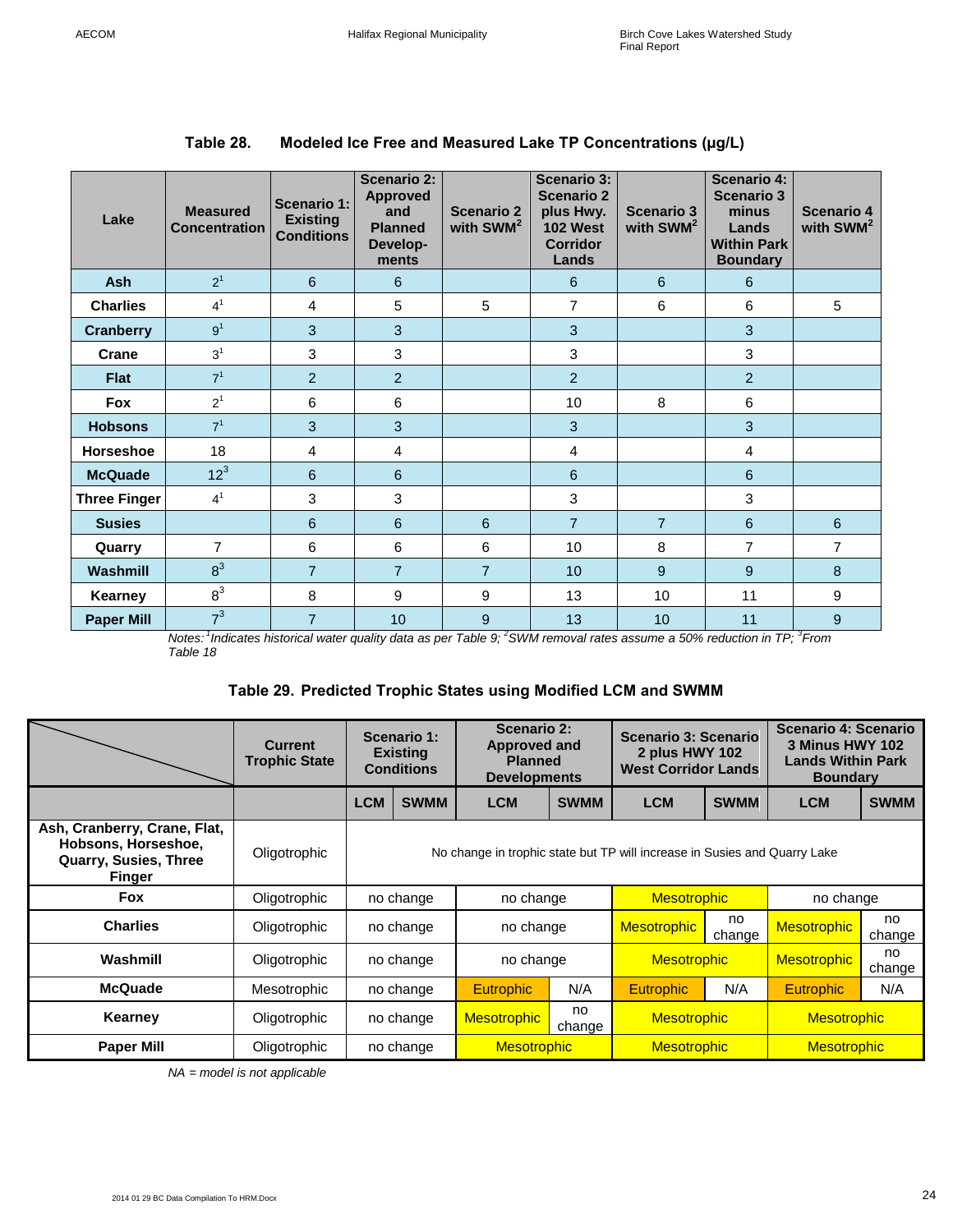## <span id="page-24-0"></span>**Table 30. Minimum Water Sampling Program Recommended for Birch Cove Lakes Watershed**

| Lake                      | <b>General Location</b>                     | <b>Access</b> | <b>Sample Timing</b>                                | <b>Other</b>                                                                                                                                                |
|---------------------------|---------------------------------------------|---------------|-----------------------------------------------------|-------------------------------------------------------------------------------------------------------------------------------------------------------------|
| <b>Kearney Lake</b>       | <b>Outflow to Paper Mill</b>                | shore         | Spring, summer,<br>fall                             | Co-locate with flow station and<br>level/temperature logger                                                                                                 |
| <b>Paper Mill Lake</b>    | Outflow from lake                           | shore         | Spring, summer<br>fall                              | Co-locate with flow station and<br>level/temperature logger                                                                                                 |
| <b>Quarry Lake</b>        | Outflow from lake at<br>dam                 | shore         | Spring, summer<br>fall outlet at<br>Quarry Lake Dam | Co-locate with flow station and<br>level/temperature logger - confirm<br>similarity of Quarry and Susies Lake<br>water quality as a special assessment      |
| <b>Washmill Lake</b>      | Outflow from lake to<br><b>Kearney Lake</b> | shore         | Spring, summer<br>fall                              | Co-locate with flow station and<br>level/temperature logger - Sample at road<br>crossing at inflow to Kearney Lake                                          |
| <b>Big Horseshoe Lake</b> | Outflow from lake                           | shore         | Spring, summer<br>fall                              | sample at trail crossing of outlet on hydro<br>cut - special study to understand high TP<br>concentrations analysis of biologically<br>available phosphorus |
| <b>McQuade Lake</b>       | Outflow from lake                           | shore         | Spring, summer<br>fall                              | Co-locate with flow station and<br>level/temperature logger - sample at<br>crossing at Kingsway Drive                                                       |

## **Table 31. Effect of Water Level Fluctuations for Flood Management**

<span id="page-24-1"></span>

| Lake                          | <b>Water Level</b><br><b>Fluctuation</b><br>(m) | Average<br>Depth $(m)$ | <b>Change to</b><br>Average<br>Depth (%) | <b>Maximum</b><br><b>Depth</b><br>(m) | <b>Change to</b><br><b>Maximum</b><br>Depth (%) | <b>Surface</b><br>Area (ha) | <b>Relative</b><br><b>Changel</b><br>$(\%)$ |
|-------------------------------|-------------------------------------------------|------------------------|------------------------------------------|---------------------------------------|-------------------------------------------------|-----------------------------|---------------------------------------------|
| <b>Paper Mill</b>             | 1.2                                             | 2.2                    | $-55$                                    | 6                                     | $-20$                                           | 25.1                        | $-21$                                       |
| Kearney                       | 1.0                                             | 11.3                   | -9                                       | 27                                    | -4                                              | 64.2                        | -8                                          |
| <b>Quarry plus</b><br>Suzies* | 1.0 (assumed)                                   | 3.5/3.7                | $-29/ -27$<br>(estimate)                 | 8 and 11**<br>(estimate)              | $-13$ and $-9**$<br>(estimate)                  | 130.8                       | Not quantified<br>due to lack of<br>data    |

\*These two lakes are hydrologically connected and thus have to be considered as a single lake

\*\*Quarry and Suzies respectively